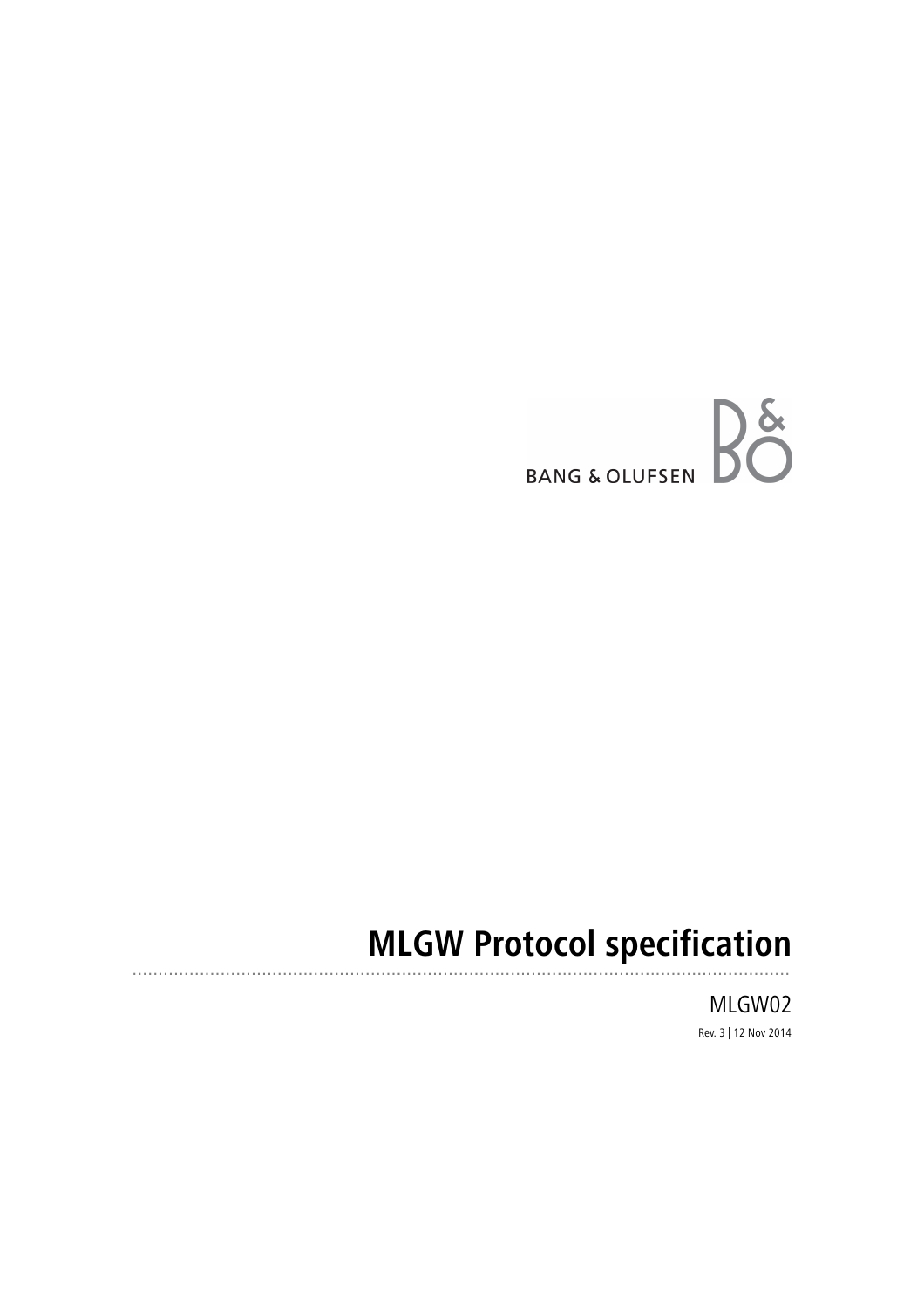

## Contents

| 4.5.8   Cursor functions:.                                        |
|-------------------------------------------------------------------|
| 5   BeoRemote One control command telegram payload (F17) [NEW] 18 |
| 6   BeoRemote One source selection telegram payload (F20) [NEW]19 |
|                                                                   |
|                                                                   |
|                                                                   |
|                                                                   |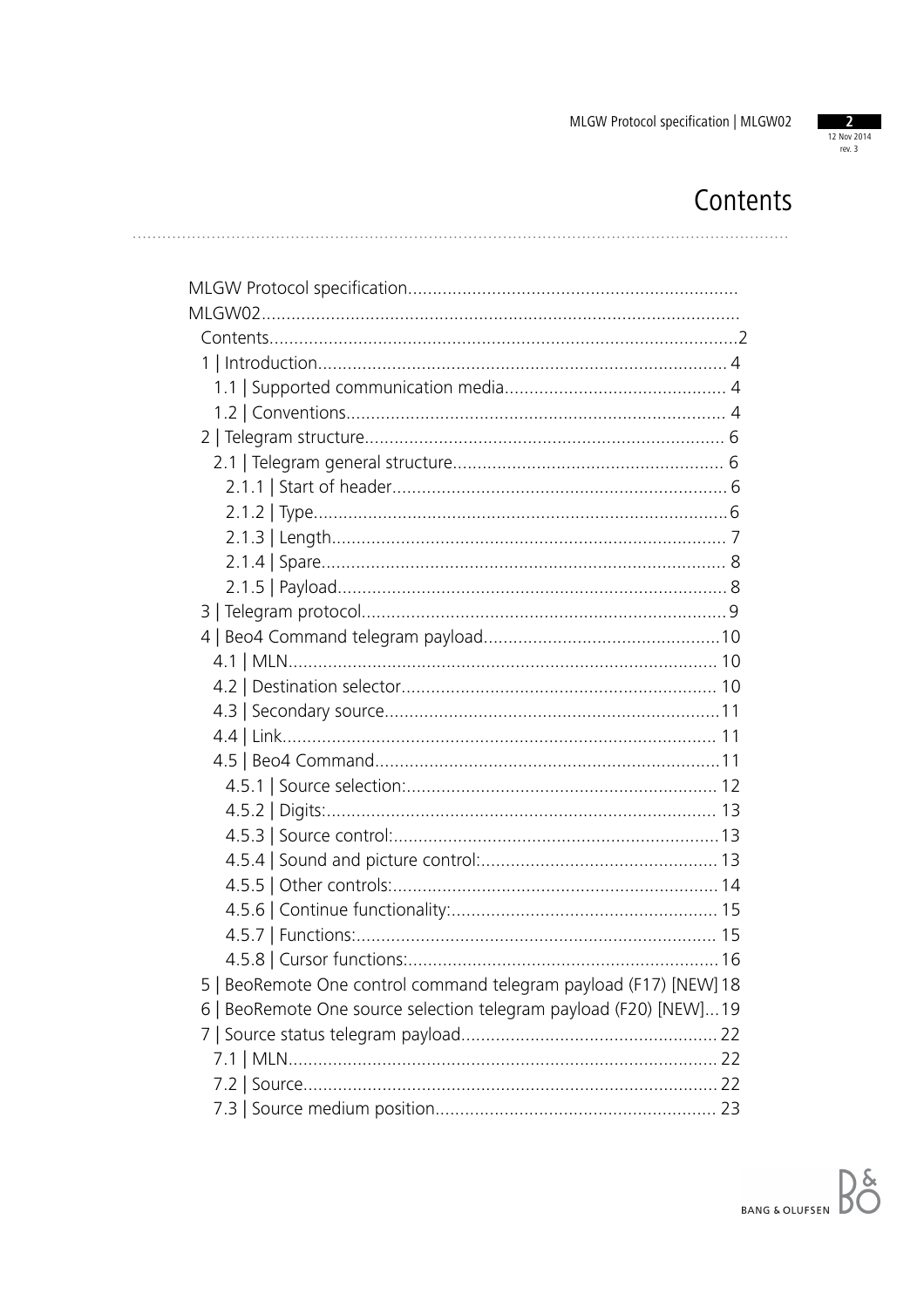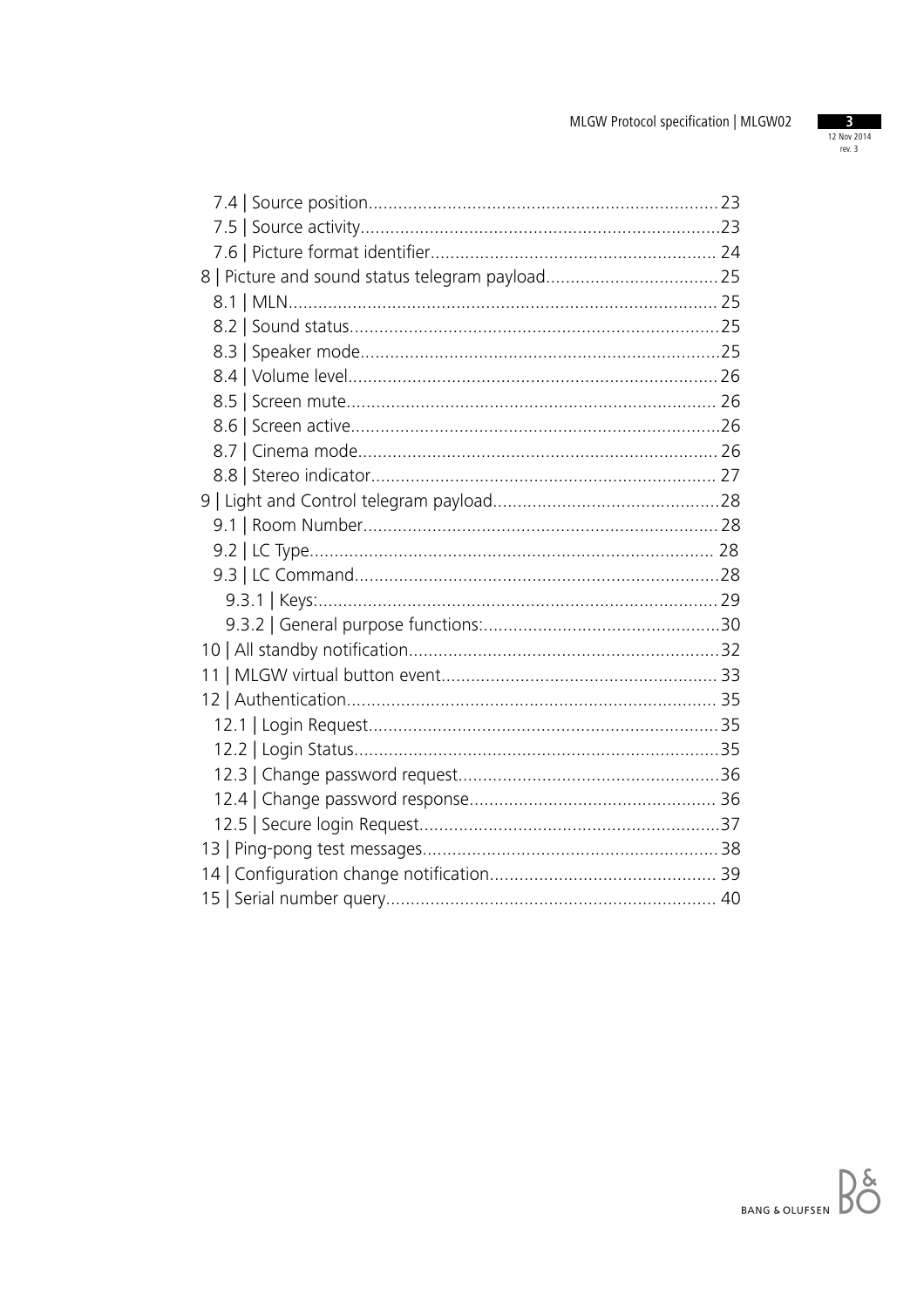12 Nov 2014 rev. 3

## 1 | Introduction

.....................................................................................................................................

This document specifies the general purpose protocol for communicating Beolink with a 3rd party controller.

The current version of the protocol is 2.4 and corresponds to MLGW software release 2.24a and BLGW v1.1.0.

This protocol is backwards compatible with MLGW01 RS232 protocol.

5 types of messages are conveyed by the protocol:

- ° Commands from the controller to Beolink products
- ° Commands from the controller to MLGW macro programming
- ° Status information from the products to the controller
- ° Light and Control commands received by the products are forwarded to the controller
- ° Authentication messages and configuration notifications for mobile applications

All messages are packetized in what is called a "telegram", which provides message synchronization and identification. Telegrams carry a payload with the actual information.

#### 1.1 | Supported communication media

MLGW Protocol can be carried over any transparent, character-oriented interface.

Examples are: TCP socket connection; asynchronous serial link.

#### 1.2 | Conventions

° All data in this protocol is binary-encoded.

° "Byte" or "character" are used interchangeably.

° All integer values are represented in hexadecimal notation, preceded by the standard "0x" prefix. E.g. 0x0A represents the decimal value 10.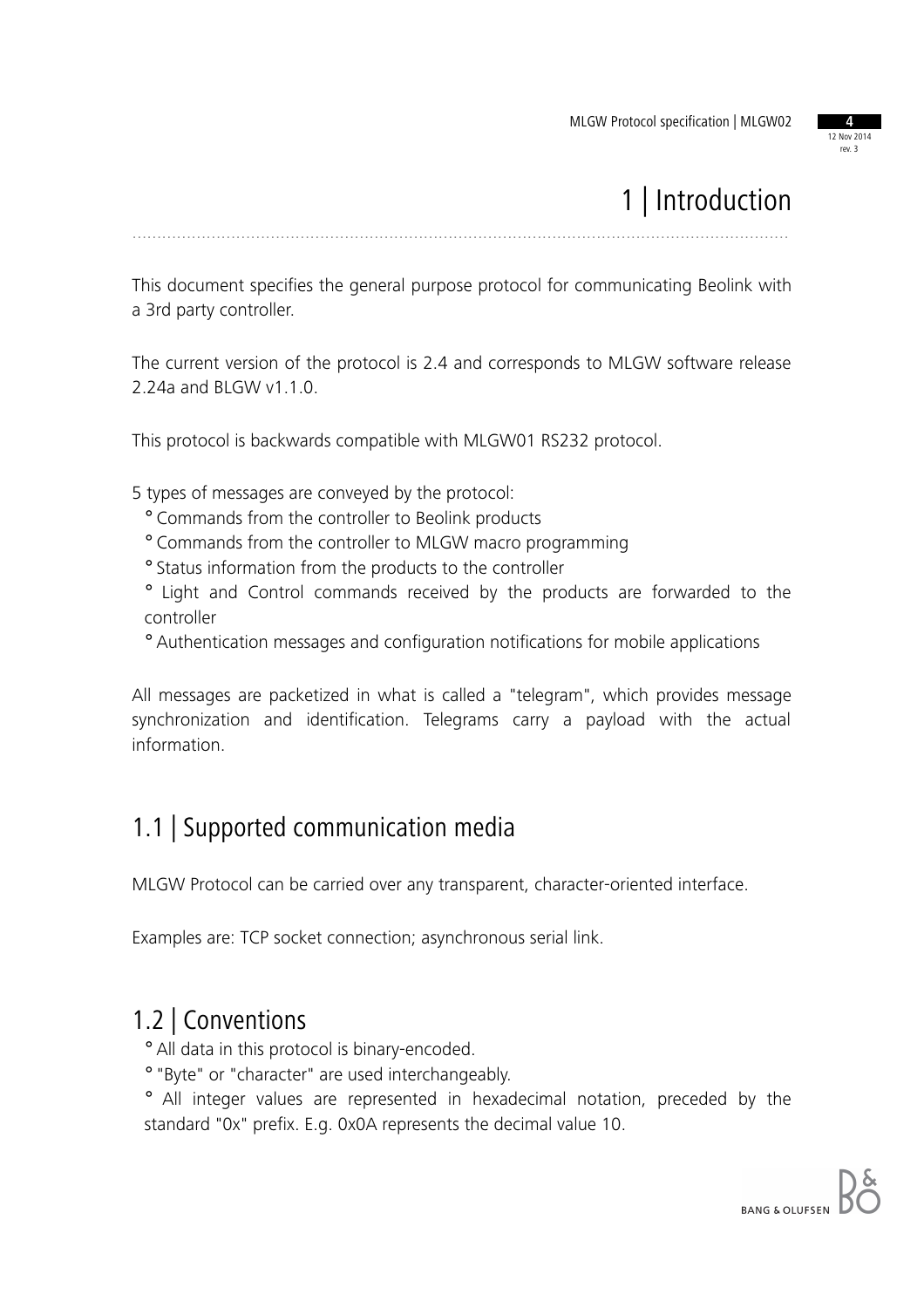12 Nov 2014 rev. 3

° Large integers, which are represented with 2 bytes, are always transmitted and interpreted as most significant byte first, followed by the least significant byte. For example, the number 0x1234 is transmitted as 0x12 followed by 0x34.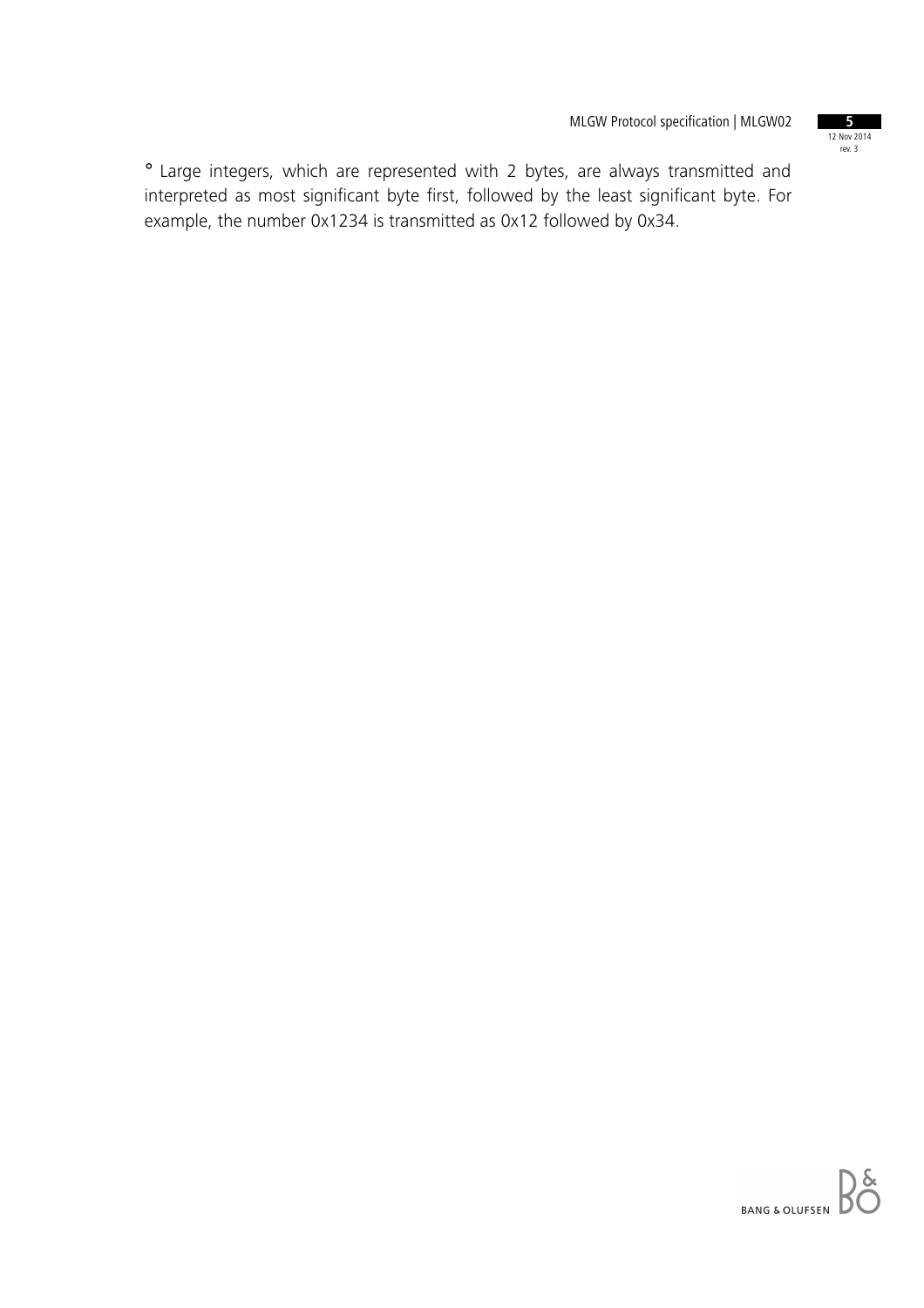

## 2 | Telegram structure

This section specifies all MLGW Protocol telegrams.

### 2.1 | Telegram general structure

All telegrams consist of a header followed by a payload.

The header provides frame synchronization, and indicates the type of information in the rest of the telegram (payload).

.....................................................................................................................................

The payload includes the actual information transmitted to, or received from, the Beolink network.

The structure of a telegram is the following:

| SOH  | <b>iype</b> | Length | Spare  | payload         |
|------|-------------|--------|--------|-----------------|
| 0x01 | byte        | , byte | I byte | variable length |

Description of header fields:

#### 2.1.1 | Start of header

This is a fixed character used for frame synchronization.

#### 2.1.2 | Type

This parameter identifies the payload type.

Payload types supported in this specifications and their coding are:

| Payload type<br>Direction<br>Value<br><b>Notes</b> |
|----------------------------------------------------|
|----------------------------------------------------|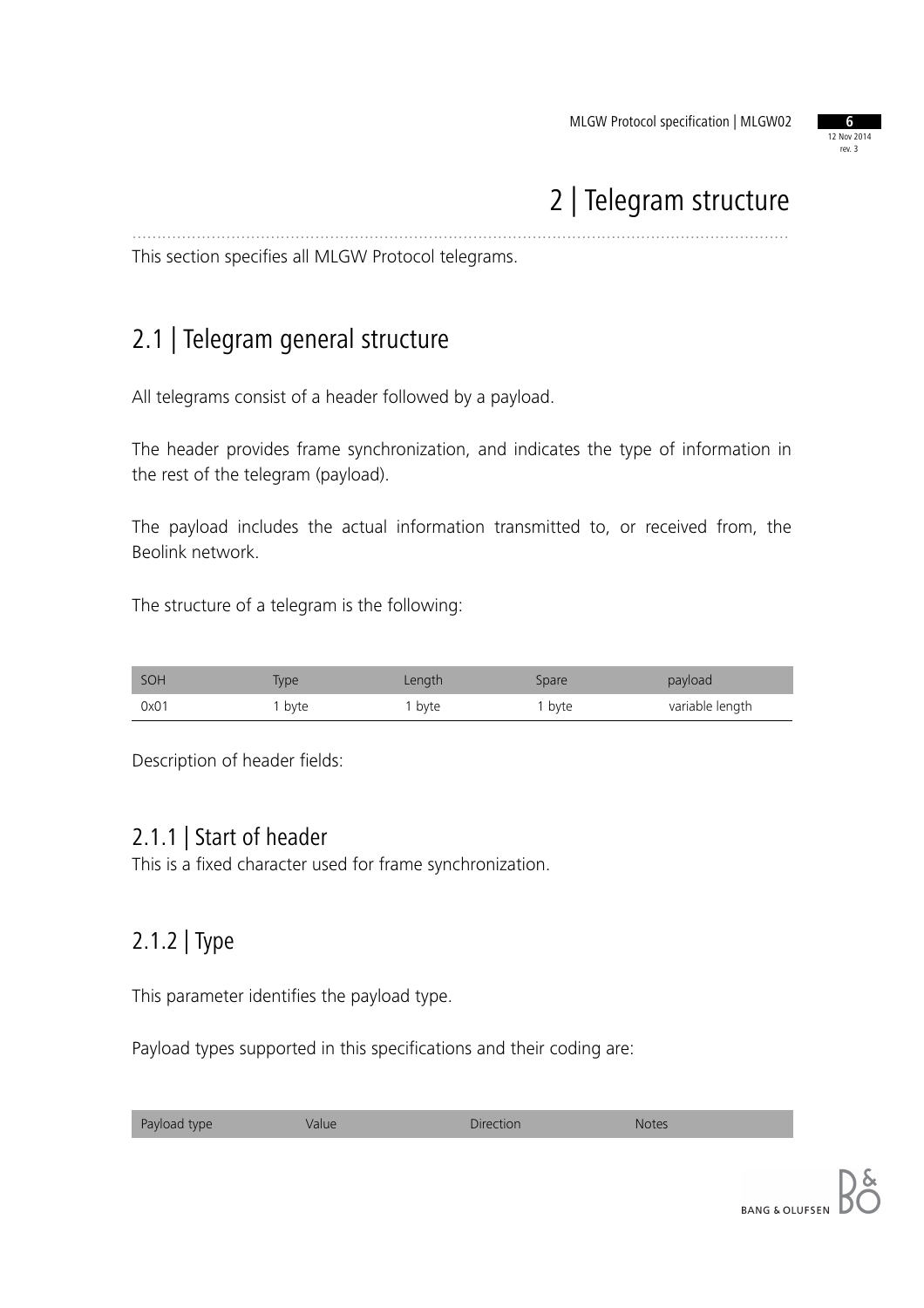12 Nov 2014 rev. 3

| Payload type                    | Value | <b>Direction</b>      | <b>Notes</b>                              |
|---------------------------------|-------|-----------------------|-------------------------------------------|
| Beo4 Command                    | 0x01  | Controller to Beolink |                                           |
| Source status                   | 0x02  | Beolink to Controller |                                           |
| Picture and sound status        | 0x03  | Beolink to Controller | Products<br>with<br><b>MLGW</b>           |
|                                 |       |                       | compatible SW                             |
| Control 0x04<br>Light<br>and    |       | Beolink to Controller | Products<br>with<br><b>MLGW</b>           |
| command                         |       |                       | compatible SW                             |
| All standby notification        | 0x05  | MLGW to Controller    | Since MLGW SW 1.5                         |
| BeoRemote<br>One control 0x06   |       | Controller to Beolink | Since MLGW SW 2.4                         |
| command                         |       |                       |                                           |
| BeoRemote<br>source 0x07<br>One |       | Controller to Beolink | Since MLGW SW 2.4                         |
| selection                       |       |                       |                                           |
| MLGW virtual button event 0x20  |       | Bidirectional         | <b>MLGW</b><br><b>SW</b><br>Since<br>1.2. |
|                                 |       |                       | notification since SW 1.8                 |
| Login request                   | 0x30  | Controller to MLGW    | Since MLGW SW 1.3                         |
| Login status                    | 0x31  | MLGW to Controller    | Since MLGW SW 1.3                         |
| Change password request         | 0x32  | Controller to MLGW    | Since MLGW SW 1.3                         |
| Change password response        | 0x33  | MLGW to Controller    | Since MLGW SW 1.3                         |
| Secure login request            | 0x34  | Controller to MLGW    | Since MLGW SW 1.3                         |
| Ping                            | 0x36  | Controller to MLGW    | Since MLGW SW 1.3                         |
| Pong                            | 0x37  | MLGW to Controller    | Since MLGW SW 1.3                         |
| Configuration<br>change 0x38    |       | MLGW to Controller    | Since MLGW SW 1.3                         |
| notification                    |       |                       |                                           |
| Request Serial Number           | 0x39  | Controller to MLGW    | Since MLGW SW 1.4                         |
| Serial Number                   | 0x3A  | MLGW to Controller    | Since MLGW SW 1.4                         |
| Location based event            | 0x40  | Controller to MGLW    | BeoHome branch                            |

Telegrams with type values other than the above shall be discarded and not interpreted. Optionally, a warning message can be raised or logged, if applicable, to indicate protocol version incompatibility.

#### 2.1.3 | Length

Length specifies the number of data bytes in the payload. It is an unsigned integer in the range 0x00 to 0xEF.

Values beyond 0xEF are reserved for future protocol extensions. Telegrams with such values should be discarded and not interpreted.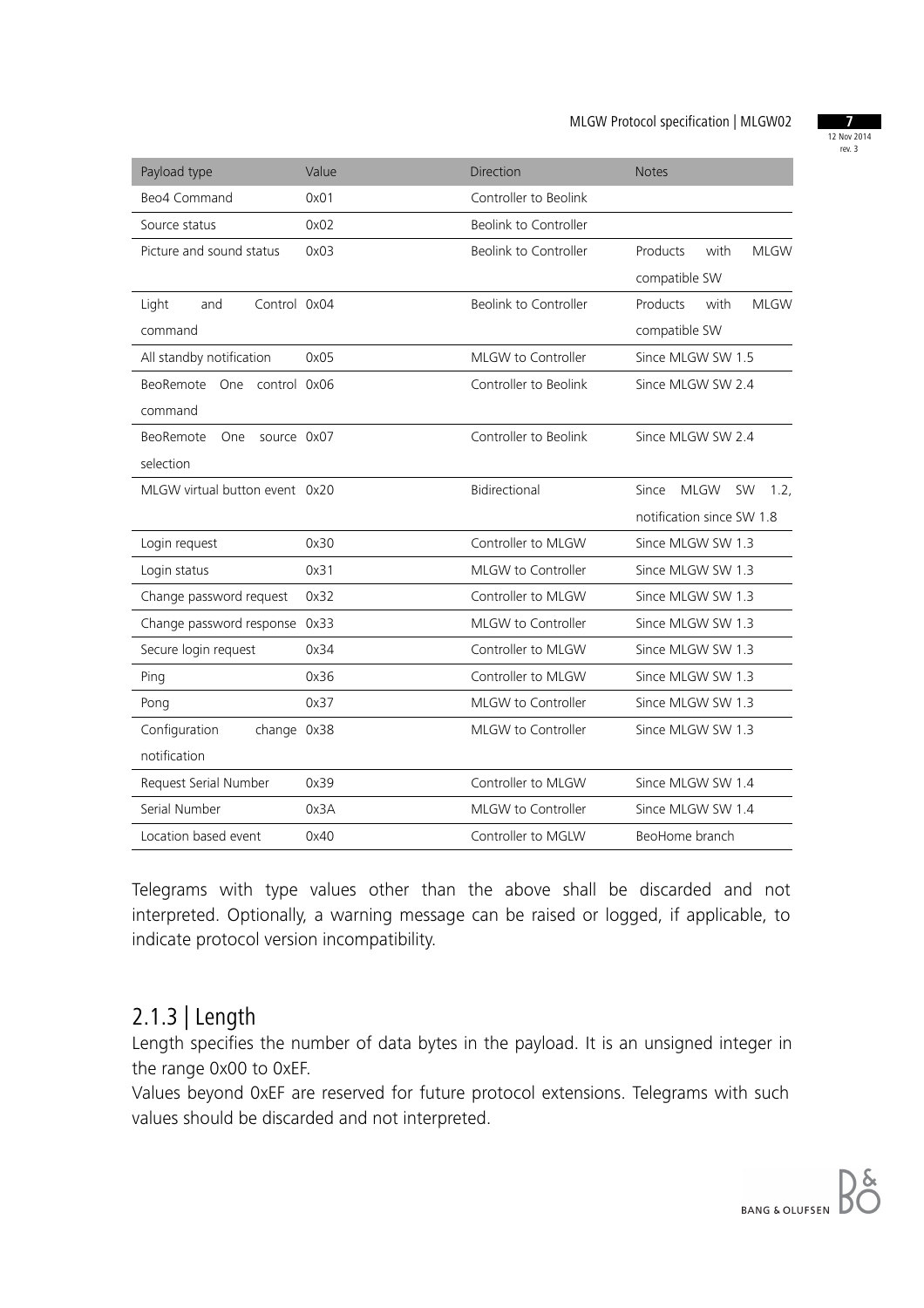

#### 2.1.4 | Spare

For future use. Must be set to 0x00 for this version of the specification, and should be ignored by a device conforming to this version of the protocol.

#### 2.1.5 | Payload

The payload represents the data traversing the gateway, and its structure is specified in the following sections.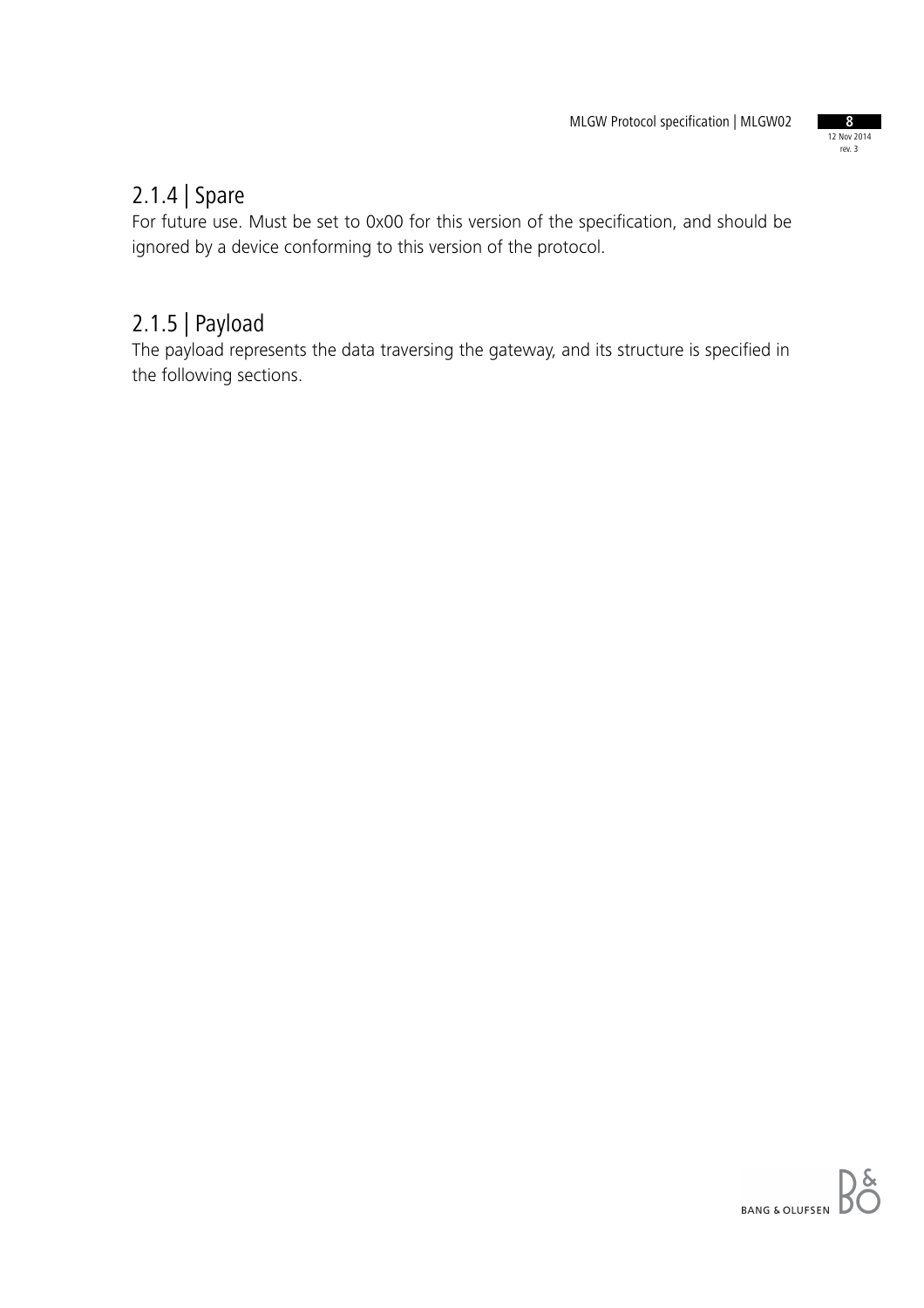

### 3 | Telegram protocol

.....................................................................................................................................

The following procedure is a recommendation on how to process the incoming characters in order to provide telegram synchronism. MLGW itself follows this recommendation, and the 3rd party controller should proceed similarly.

1. Discard all characters until reception of Start of Header (0x01, ASCII SOH).

2. Receive and decode the rest of the header (3 extra characters)

3. Receive the data corresponding to the payload: as many bytes as indicated by the length header parameter.

4. If not enough data has been received to complete the telegram, and the link is inactive for more than 1 second, then discard all characters received and start searching for a new telegram (step 1).

5. If the type value is unsupported, discard the whole telegram. Do the same if any of the other header parameters is out of range.

6. Process the payload.

This way, there will be no deadlocks if a character has been lost or inserted (e.g. due to interference), or if telegram synchronization has been lost (e.g. due to reconnection of the RS232 cable, or power-up of one of the devices).

In order to avoid buffer overflow, a 255 byte receiving buffer should be considered for storing and analyzing the received telegram. This is independent of any extra input queuing provided by the operating system.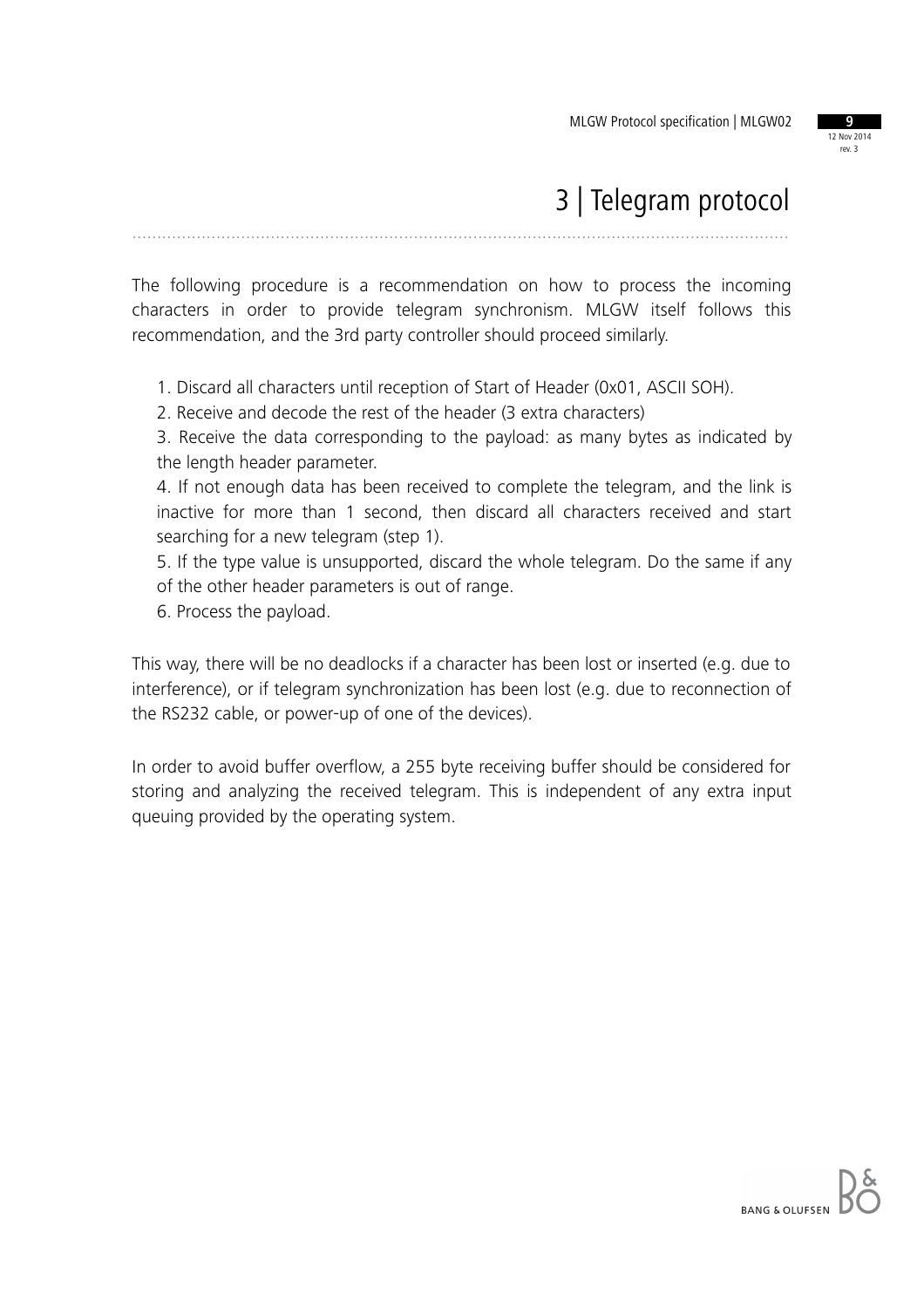

## 4 | Beo4 Command telegram payload

.....................................................................................................................................

There are 2 possible structures for this telegram; the extended version allows for selection of secondary sources.

| <b>MLN</b> | Destination selector | Beo4 Command |
|------------|----------------------|--------------|
| 1 byte     | 1 byte               | 1 byte       |
|            |                      |              |

| <b>MLN</b> | Destination selector | Beo4 Command | Secondary source | Link   |
|------------|----------------------|--------------|------------------|--------|
| I byte     | ' byte               | 1 byte       | 1 byte           | 1 byte |

This telegram emulates Beo4 commands. It works on all MLGW compatible products.

#### 4.1 | MLN

Masterlink Node number of the product to control.

#### 4.2 | Destination selector

This parameter determines to which part of a system the command is targeted.

° In case of an audio product, always select "Audio Source".

° In case of a video product, normally you should select "Video Source".

° If you only want to switch / operate the audio source of a video product, without affecting the video source, then you should use "Audio Source" on the video product. This is analogous to using the AV option on Beo4.

° If the video product has a B&O VCR or a second DVD player attached to the SCART or other input connectors, then the command can be routed to the corresponding player by means of the two remaining options.

Destination selector coding:

| Destination selector | Value |
|----------------------|-------|
| Video source         | 0x00  |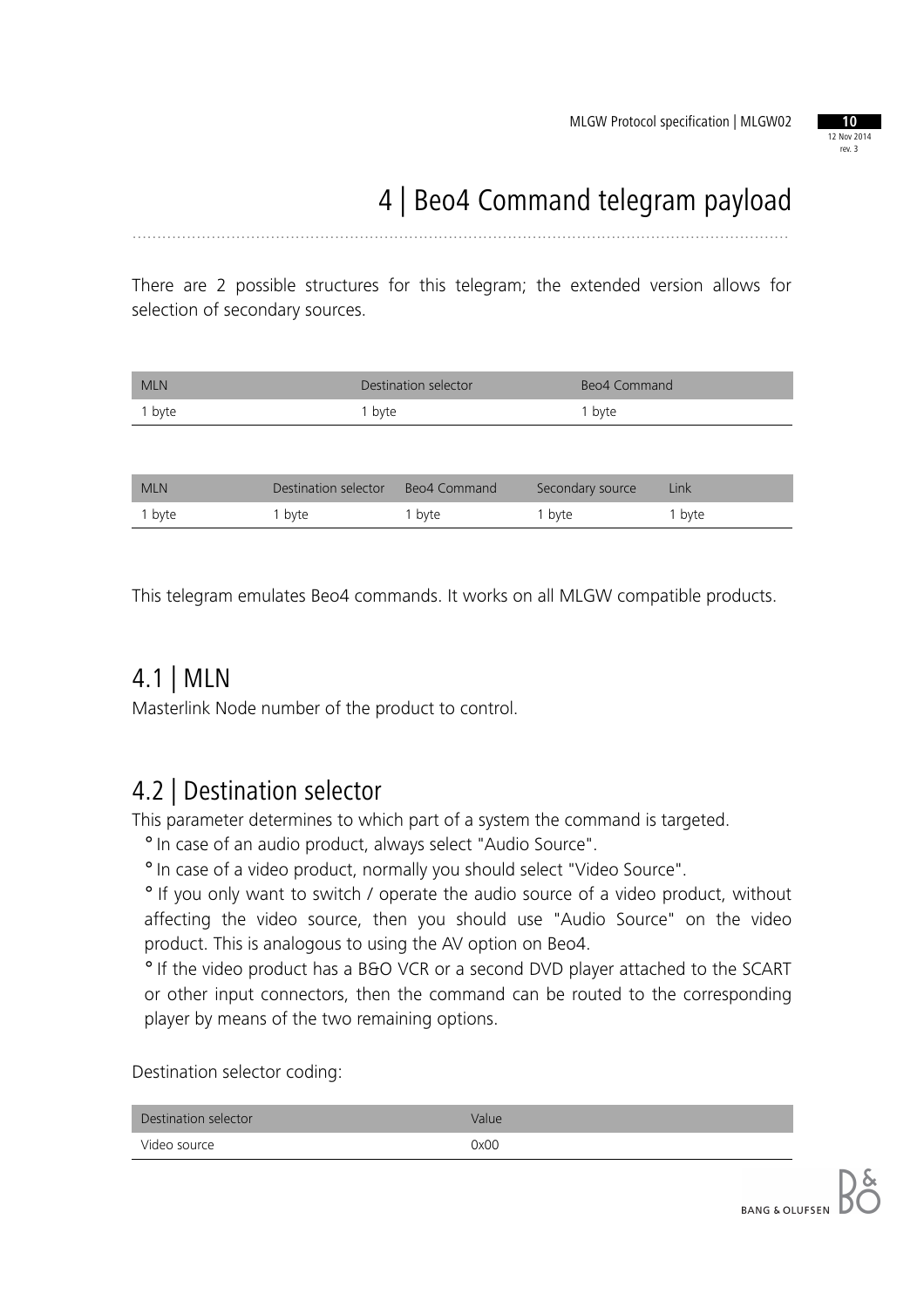

| Destination selector           | Value |
|--------------------------------|-------|
| Audio source                   | 0x01  |
| V.TAPE/V.MEM                   | 0x05  |
| All products (for ALL STANDBY) | 0x0F  |

### 4.3 | Secondary source

If the source to control is a secondary source (V.TAPE2 / DVD2 / V.MEM2), then **Destination selector** should be set to 0x05, and **Secondary source** to 0x01:

| Secondary source | Source to control       |
|------------------|-------------------------|
| 0x00             | V.MEM, V.TAPE           |
| 0x01             | V.TAPE2 / DVD2 / V.MEM2 |

### 4.4 | Link

This field provides the functionality of Beo4 LINK prefix for selecting a remote source.

This is only necessary for sources that have a local source, to distinguish between the local and the remote source. It may also be required for controlling products in OPTION 4.

| Link | Source to control                |
|------|----------------------------------|
| 0x00 | Local / default source           |
| 0x01 | Remote source / OPTION 4 product |

#### 4.5 | Beo4 Command

The commands available are listed below, grouped into categories. Each command corresponds to functions available on Beo4.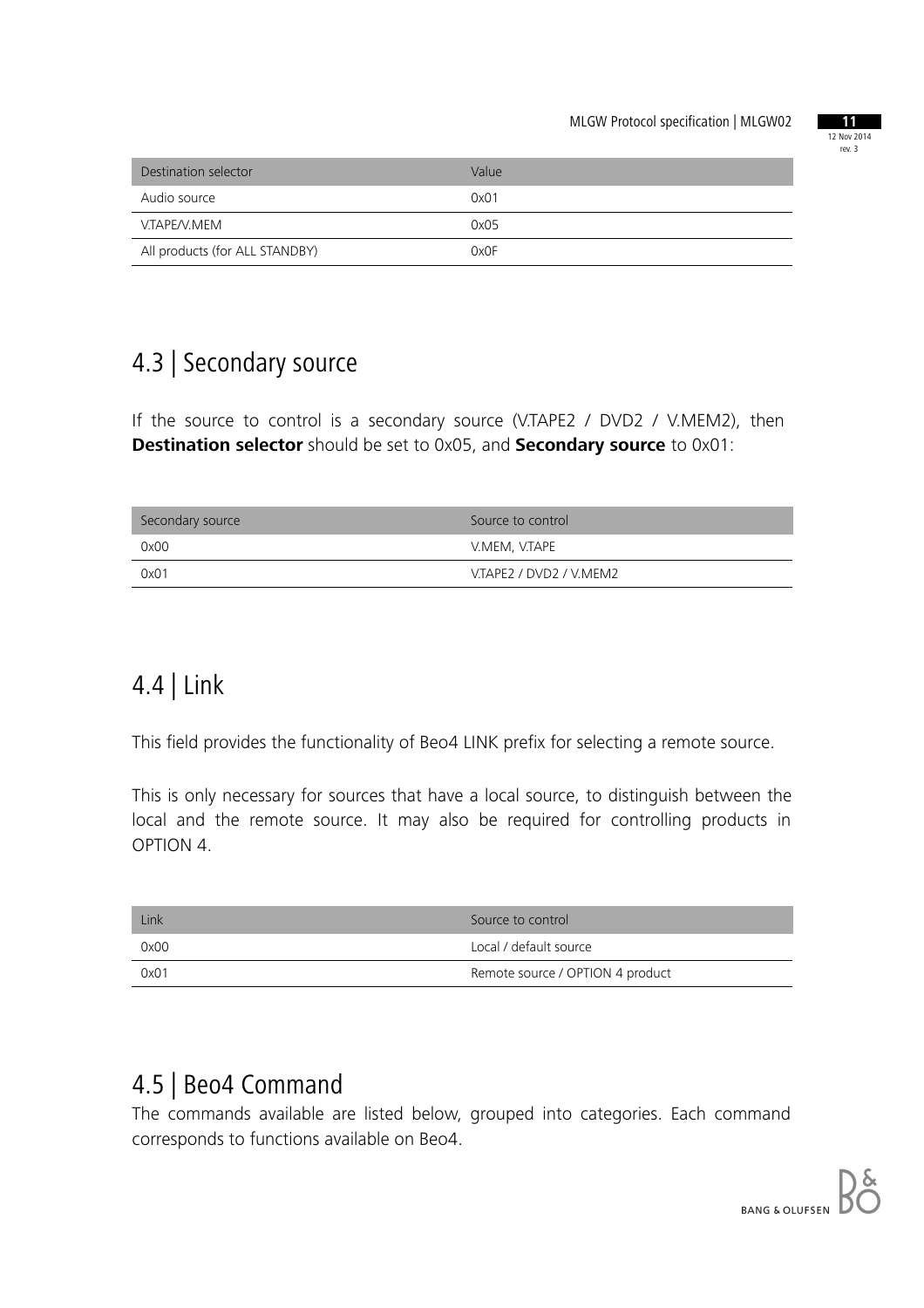12 Nov 2014 rev. 3

Commands are grouped by functionality, and both decimal and hexadecimal codes are given.

### 4.5.1 | Source selection:

| Command                      | Hex  | Dec |
|------------------------------|------|-----|
| STANDBY                      | 0x0C | 012 |
| SLEEP                        | 0x47 | 071 |
| TV                           | 0x80 | 128 |
| <b>RADIO</b>                 | 0x81 | 129 |
| AUX_V / DTV2                 | 0x82 | 130 |
| AUX_A                        | 0x83 | 131 |
| VTR / V.MEM / DVD2           | 0x85 | 133 |
| CDV / DVD                    | 0x86 | 134 |
| CAMCORDER / CAMERA           | 0x87 | 135 |
| <b>TEXT</b>                  | 0x88 | 136 |
| V_SAT / DTV                  | 0x8A | 138 |
| PC                           | 0x8B | 139 |
| DOORCAM / V.AUX2             | 0x8D | 141 |
| TP1 / A.MEM                  | 0x91 | 145 |
| CD                           | 0x92 | 146 |
| PH / N.RADIO                 | 0x93 | 147 |
| TP2 / N.MUSIC                | 0x94 | 148 |
| CD2 / JOIN                   | 0x97 | 151 |
| VTR2                         | 0xA8 | 168 |
| <b>MEDIA</b>                 | 0x84 | 132 |
| WEB                          | 0x8C | 140 |
| PHOTO                        | 0x8E | 142 |
| USB2                         | 0x90 | 144 |
| SERVER                       | 0x95 | 149 |
| <b>NET</b>                   | 0x96 | 150 |
| PICTURE_IN_PICTURE / P-AND-P | 0xFA | 250 |

Note that VTR2 may be needed as a substitute for DVD2 on some link products.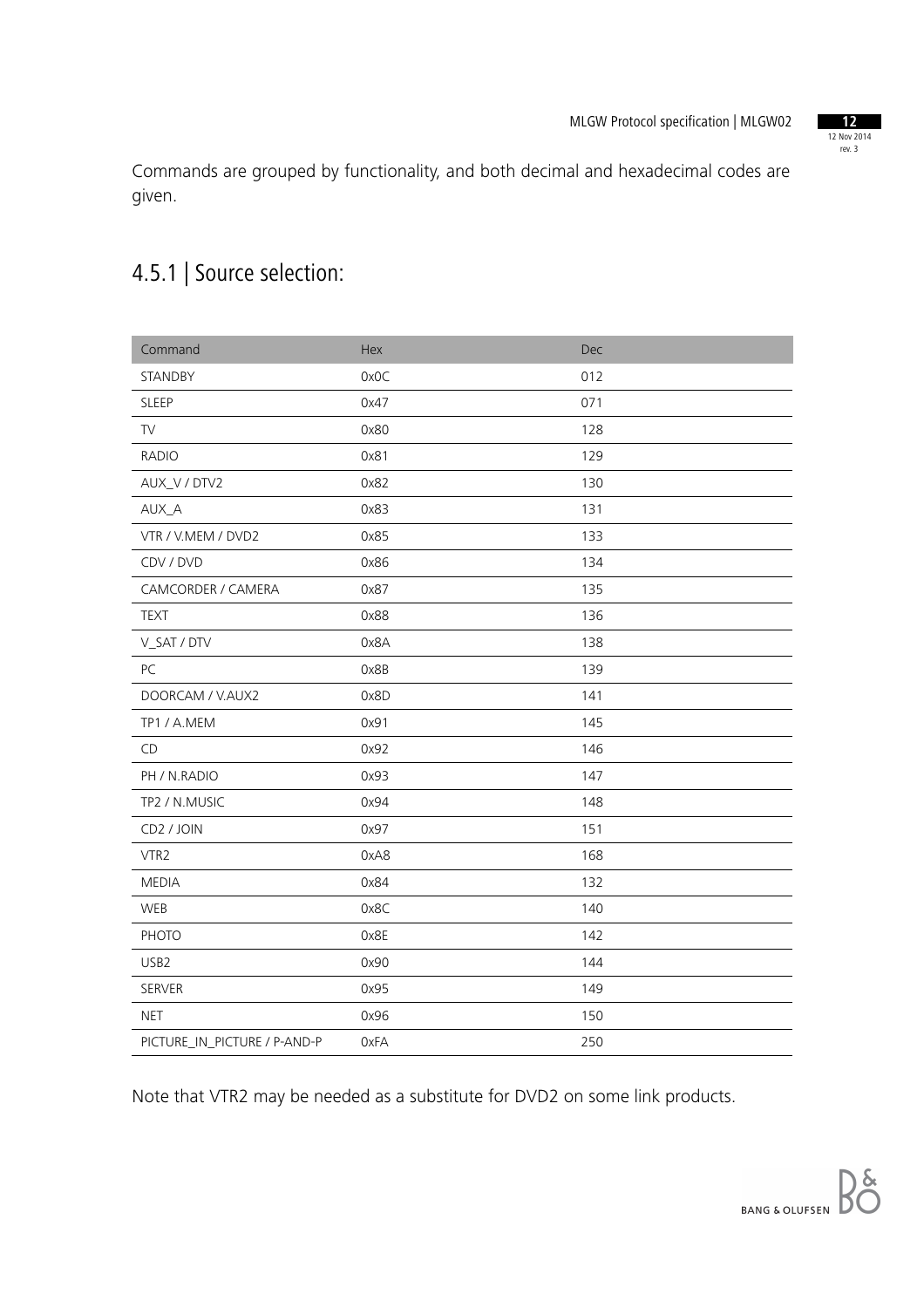

## 4.5.2 | Digits:

| Command            | Hex  | <b>Dec</b> |
|--------------------|------|------------|
| CIFFER_0 / Digit 0 | 0x00 | 000        |
| CIFFER_1 / Digit 1 | 0x01 | 001        |
| CIFFER_2 / Digit 2 | 0x02 | 002        |
| CIFFER_3 / Digit 3 | 0x03 | 003        |
| CIFFER_4 / Digit 4 | 0x04 | 004        |
| CIFFER_5 / Digit 5 | 0x05 | 005        |
| CIFFER_6 / Digit 6 | 0x06 | 006        |
| CIFFER_7 / Digit 7 | 0x07 | 007        |
| CIFFER_8 / Digit 8 | 0x08 | 008        |
| CIFFER_9 / Digit 9 | 0x09 | 009        |

## 4.5.3 | Source control:

| Command             | Hex  | <b>Dec</b> |
|---------------------|------|------------|
| STEP_UP             | 0x1E | 030        |
| STEP DW             | 0x1F | 031        |
| <b>REWIND</b>       | 0x32 | 050        |
| REC_RETURN / RETURN | 0x33 | 051        |
| <b>WIND</b>         | 0x34 | 052        |
| GO / PLAY           | 0x35 | 053        |
| <b>STOP</b>         | 0x36 | 054        |
| CNTL WIND / Yellow  | 0xD4 | 212        |
| CNTL REWIND / Green | 0xD5 | 213        |
| CNTL_STEP_UP / Blue | 0xD8 | 216        |
| CNTL_STEP_DW / Red  | 0xD9 | 217        |

## 4.5.4 | Sound and picture control:

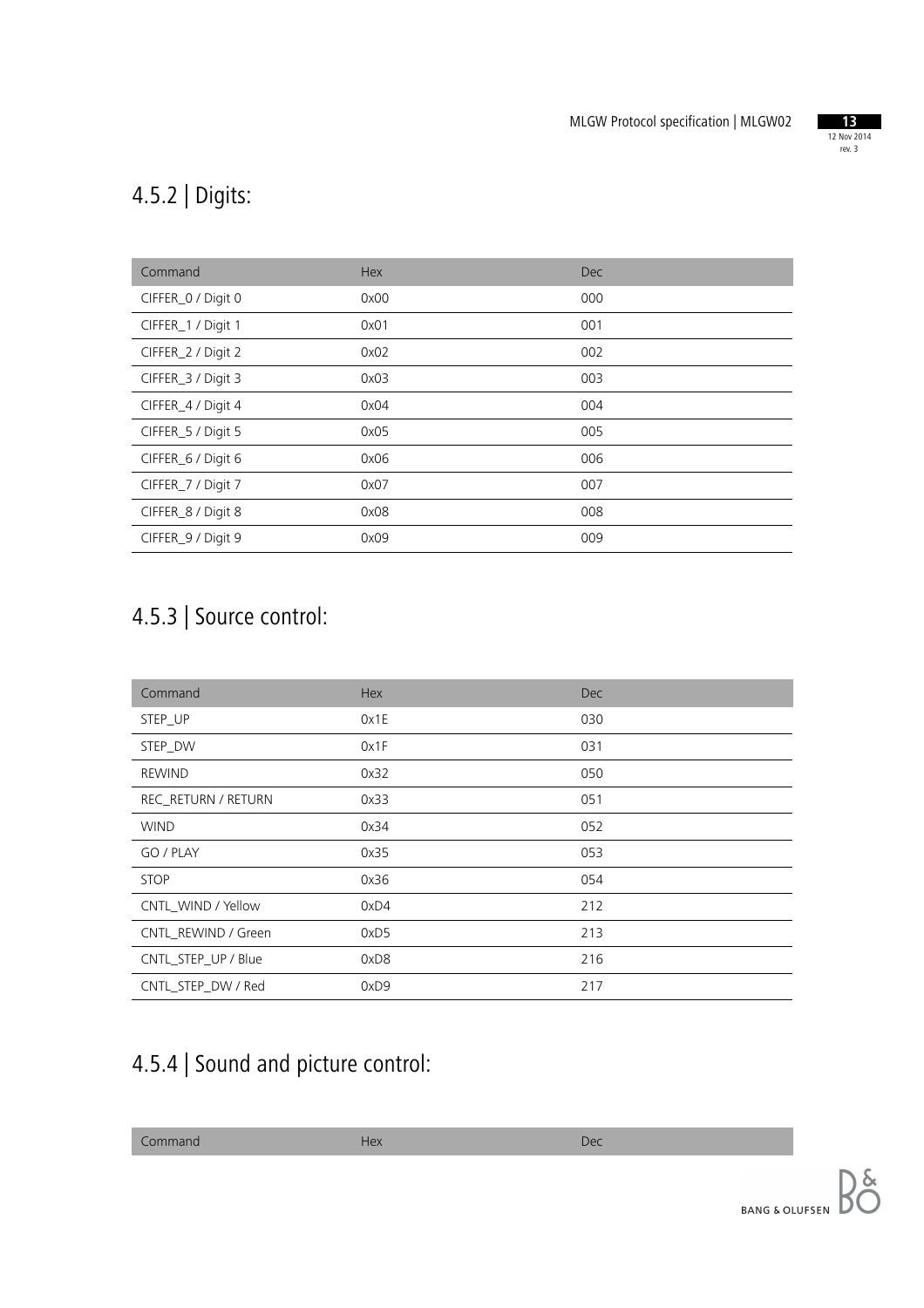

| Command                   | <b>Hex</b> | Dec |
|---------------------------|------------|-----|
| <b>MUTE</b>               | 0x0D       | 013 |
| PICTURE TOGGLE / P.MUTE   | 0x1C       | 028 |
| PICTURE FORMAT / FORMAT   | 0x2A       | 042 |
| SOUND / SPEAKER           | 0x44       | 068 |
| <b>MENU</b>               | 0x5C       | 092 |
| ANALOG UP 1 / Volume UP   | 0x60       | 096 |
| ANALOG DW 1 / Volume DOWN | 0x64       | 100 |
| CINEMA ON                 | 0xDA       | 218 |
| CINEMA OFF                | 0xDB       | 219 |

## 4.5.5 | Other controls:

| Command                   | <b>Hex</b> | Dec |
|---------------------------|------------|-----|
| OPEN_STAND / STAND        | 0xF7       | 247 |
| <b>CLEAR</b>              | 0x0A       | 010 |
| <b>STORE</b>              | 0x0B       | 011 |
| RESET / INDEX             | 0x0E       | 014 |
| <b>BACK</b>               | 0x14       | 020 |
| CMD_A / MOTS              | 0x15       | 021 |
| GOTO / TRACK / LAMP       | 0x20       | 032 |
| SHOW_CLOCK / CLOCK        | 0x28       | 040 |
| <b>EJECT</b>              | 0x2D       | 045 |
| <b>RECORD</b>             | 0x37       | 055 |
| MEDIUM_SELECT / SELECT    | 0x3F       | 063 |
| TURN / SOUND              | 0x46       | 070 |
| <b>EXIT</b>               | 0x7F       | 127 |
| CNTL_0 / SHIFT-0 / EDIT   | 0xC0       | 192 |
| CNTL_1 / SHIFT-1 / RANDOM | 0xC1       | 193 |
| CNTL_2 / SHIFT-2          | 0xC2       | 194 |
| CNTL_3 / SHIFT-3 / REPEAT | 0xC3       | 195 |
| CNTL_4 / SHIFT-4 / SELECT | 0xC4       | 196 |
| CNTL_5 / SHIFT-5          | 0xC5       | 197 |
| CNTL_6 / SHIFT-6          | 0xC6       | 198 |
| CNTL 7 / SHIFT-7          | 0xC7       | 199 |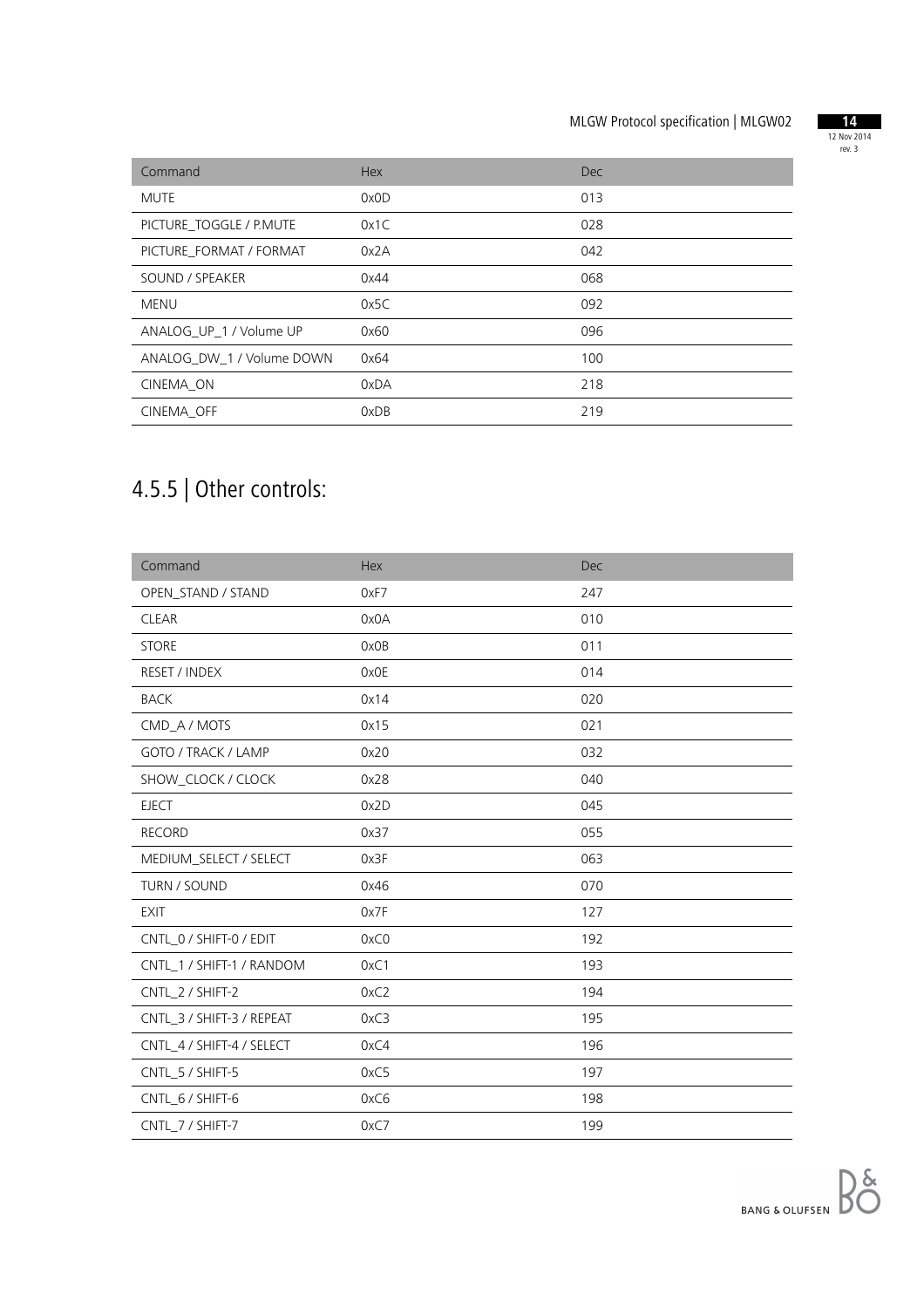

| Command          | <b>Hex</b> | Dec |
|------------------|------------|-----|
| CNTL_8 / SHIFT-8 | 0xC8       | 200 |
| CNTL_9 / SHIFT-9 | 0xC9       | 201 |

## 4.5.6 | Continue functionality:

| Command                          | <b>Hex</b> | Dec. |
|----------------------------------|------------|------|
| C REWIND / Continue REWIND       | 0x70       | 112  |
| C WIND / Continue WIND           | 0x71       | 113  |
| C_STEP_UP / Continue step UP     | 0x72       | 114  |
| C_STEP_DW / Continue step DOWN   | 0x73       | 115  |
| CONTINUE / Continue (other keys) | 0x75       | 117  |
| CNTL C REWIND / Continue Green   | 0x76       | 118  |
| CNTL C WIND / Continue Yellow    | 0x77       | 119  |
| CNTL C STEP UP / Continue Blue   | 0x78       | 120  |
| CNTL C STEP DW / Continue Red    | 0x79       | 121  |
| <b>KEY RELEASE</b>               | 0x7E       | 126  |

## 4.5.7 | Functions:

| Command               | Hex  | <b>Dec</b> |
|-----------------------|------|------------|
| FUNCTION_1            | 0x0F | 015        |
| <b>FUNCTION_2</b>     | 0x10 | 016        |
| <b>FUNCTION_3</b>     | 0x11 | 017        |
| FUNCTION_4            | 0x12 | 018        |
| FUNCTION_5            | 0x19 | 025        |
| FUNCTION <sub>6</sub> | 0x1A | 026        |
| FUNCTION_7            | 0x21 | 033        |
| FUNCTION_8            | 0x22 | 034        |
| FUNCTION <sub>9</sub> | 0x23 | 035        |
| FUNCTION_10           | 0x24 | 036        |
| FUNCTION_11           | 0x25 | 037        |
| FUNCTION_12           | 0x26 | 038        |
| FUNCTION_13           | 0x27 | 039        |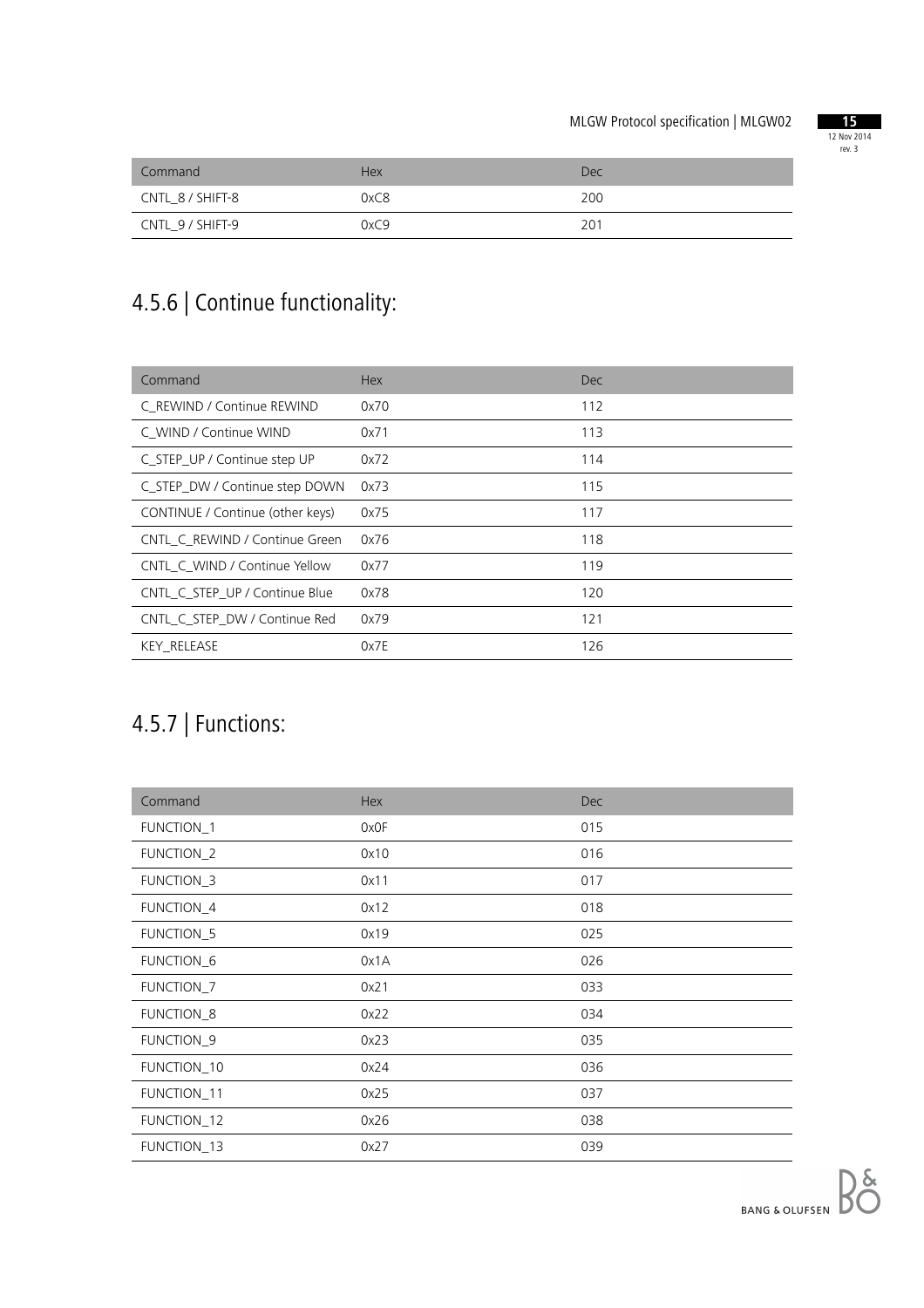

| Command     | Hex  | <b>Dec</b> |
|-------------|------|------------|
| FUNCTION_14 | 0x39 | 057        |
| FUNCTION_15 | 0x3A | 058        |
| FUNCTION_16 | 0x3B | 059        |
| FUNCTION_17 | 0x3C | 060        |
| FUNCTION_18 | 0x3D | 061        |
| FUNCTION_19 | 0x3E | 062        |
| FUNCTION_20 | 0x4B | 075        |
| FUNCTION_21 | 0x4C | 076        |
| FUNCTION_22 | 0x50 | 080        |
| FUNCTION_23 | 0x51 | 081        |
| FUNCTION_24 | 0x7D | 125        |
| FUNCTION_25 | 0xA5 | 165        |
| FUNCTION_26 | 0xA6 | 166        |
| FUNCTION_27 | 0xA9 | 169        |
| FUNCTION_28 | 0xAA | 170        |
| FUNCTION_29 | 0xDD | 221        |
| FUNCTION_30 | 0xDE | 222        |
| FUNCTION_31 | 0xE0 | 224        |
| FUNCTION_32 | OxE1 | 225        |
| FUNCTION_33 | OxE2 | 226        |
| FUNCTION_34 | 0xE6 | 230        |
| FUNCTION_35 | OxE7 | 231        |
| FUNCTION_36 | 0xF2 | 242        |
| FUNCTION_37 | 0xF3 | 243        |
| FUNCTION_38 | 0xF4 | 244        |
| FUNCTION_39 | 0xF5 | 245        |
| FUNCTION_40 | 0xF6 | 246        |
|             |      |            |

## 4.5.8 | Cursor functions:

| Command                | Hex  | <b>Dec</b> |
|------------------------|------|------------|
| SELECT / Cursor SELECT | 0x13 | 019        |
| CURSOR UP              | 0xCA | 202        |
| CURSOR DW              | 0xCB | 203        |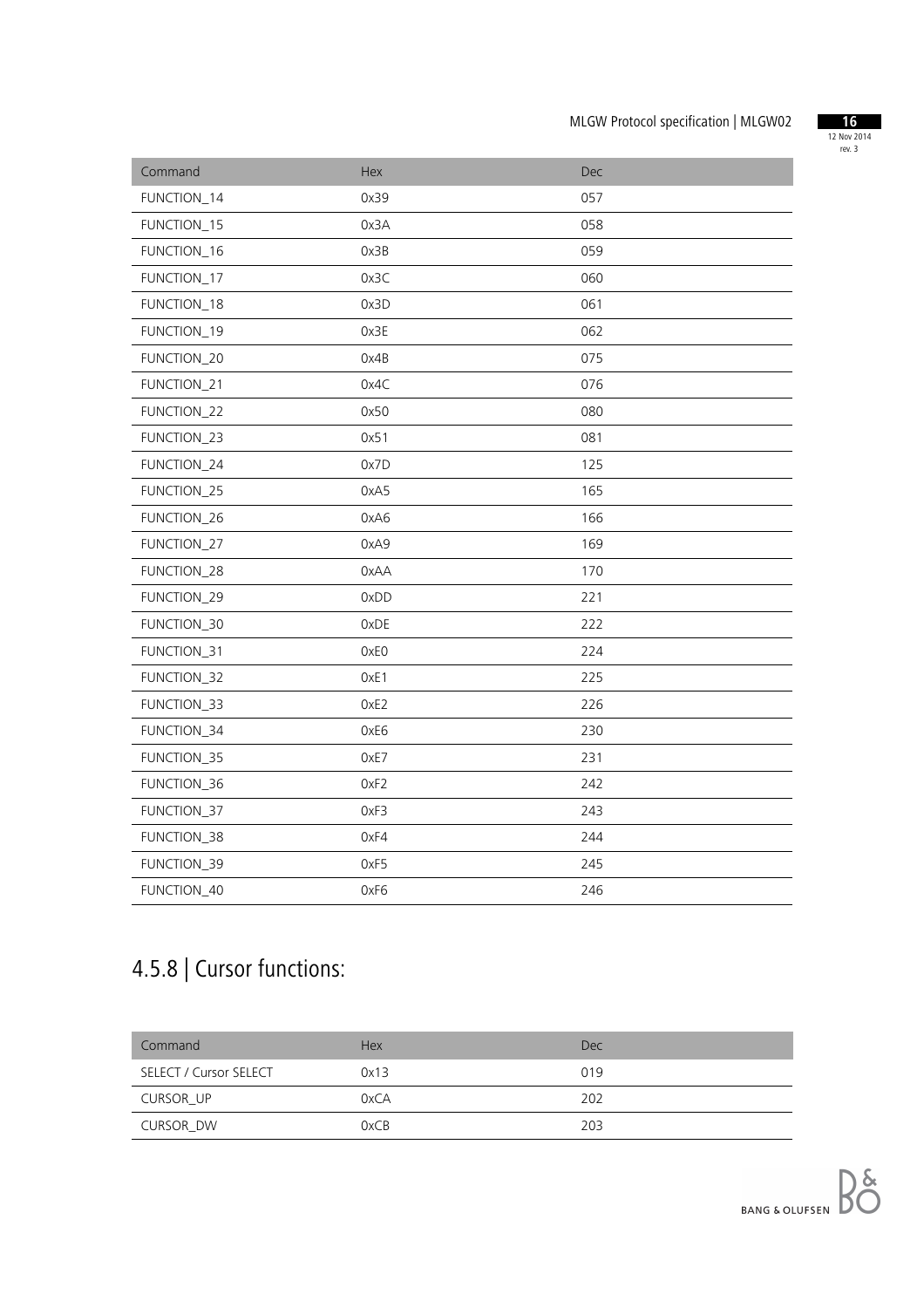

| Command      | <b>Hex</b> | Dec |
|--------------|------------|-----|
| CURSOR LEFT  | 0xCC       | 204 |
| CURSOR_RIGHT | 0xCD       | 205 |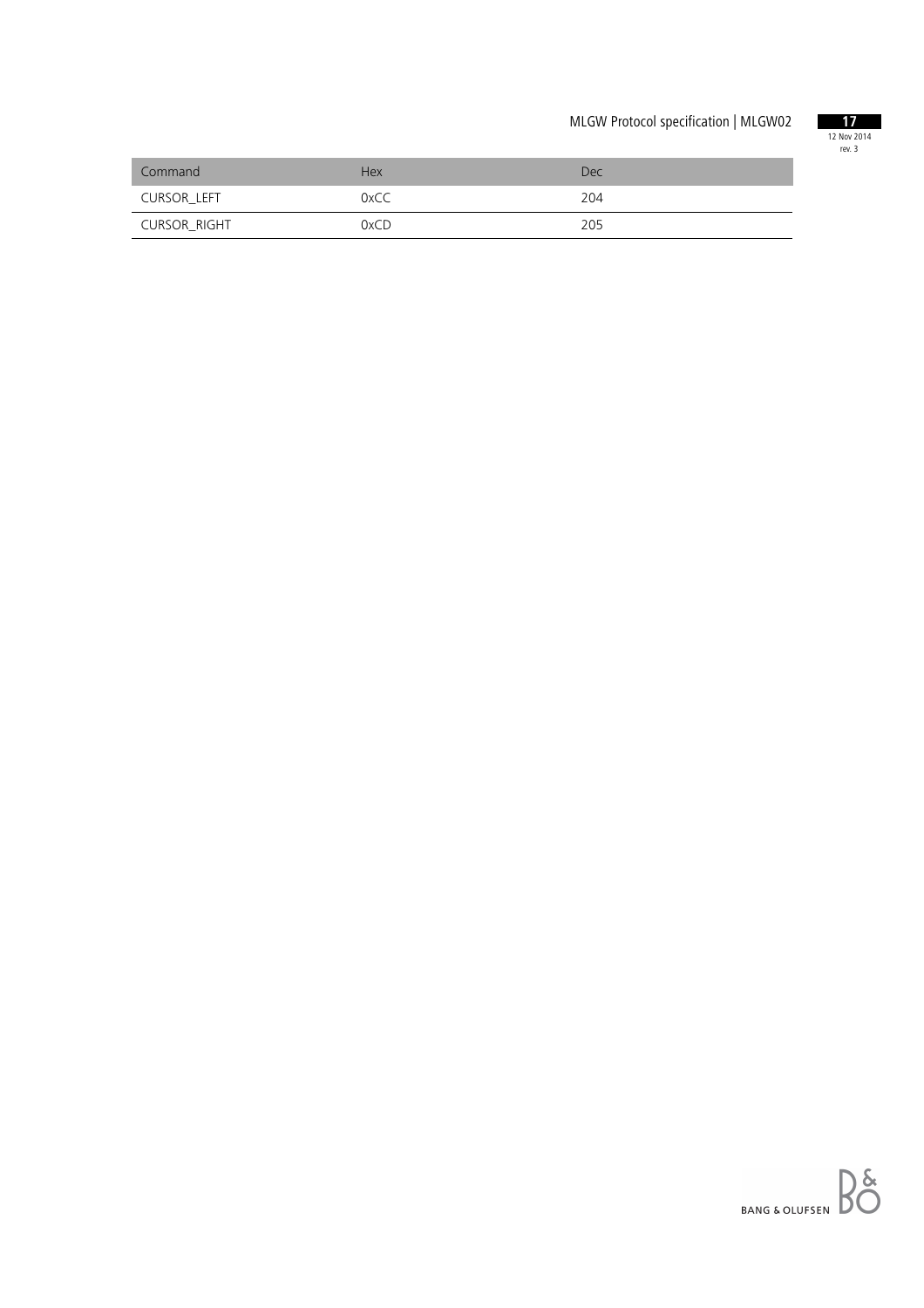

### 5 | BeoRemote One control command telegram payload (F17) [NEW] .....................................................................................................................................

The format for a BeoRemote One control command telegram is as follows:

| <b>MLN</b> | Command | AV   | Network |
|------------|---------|------|---------|
| 1 byte     | byte    | byte | byte    |

This telegram emulates an BeoRemote One control IR command.

MLN has the same meaning as for Beo4 Command.

AV corresponds to the AV-bit, and can have values 0 or 1. This parameter can be safely set to 0, but a specific value may be required in the future.

Network corresponds to the Network-bit and can have values 0 or 1. Network-bit is used to tell the product whether the telegram is meant to this product's local source or to a source in a network. If it is not defined local source is assumed.

Command specifies a source control command in general, and the values can be obtained from the list of "Beo4 command" listed above.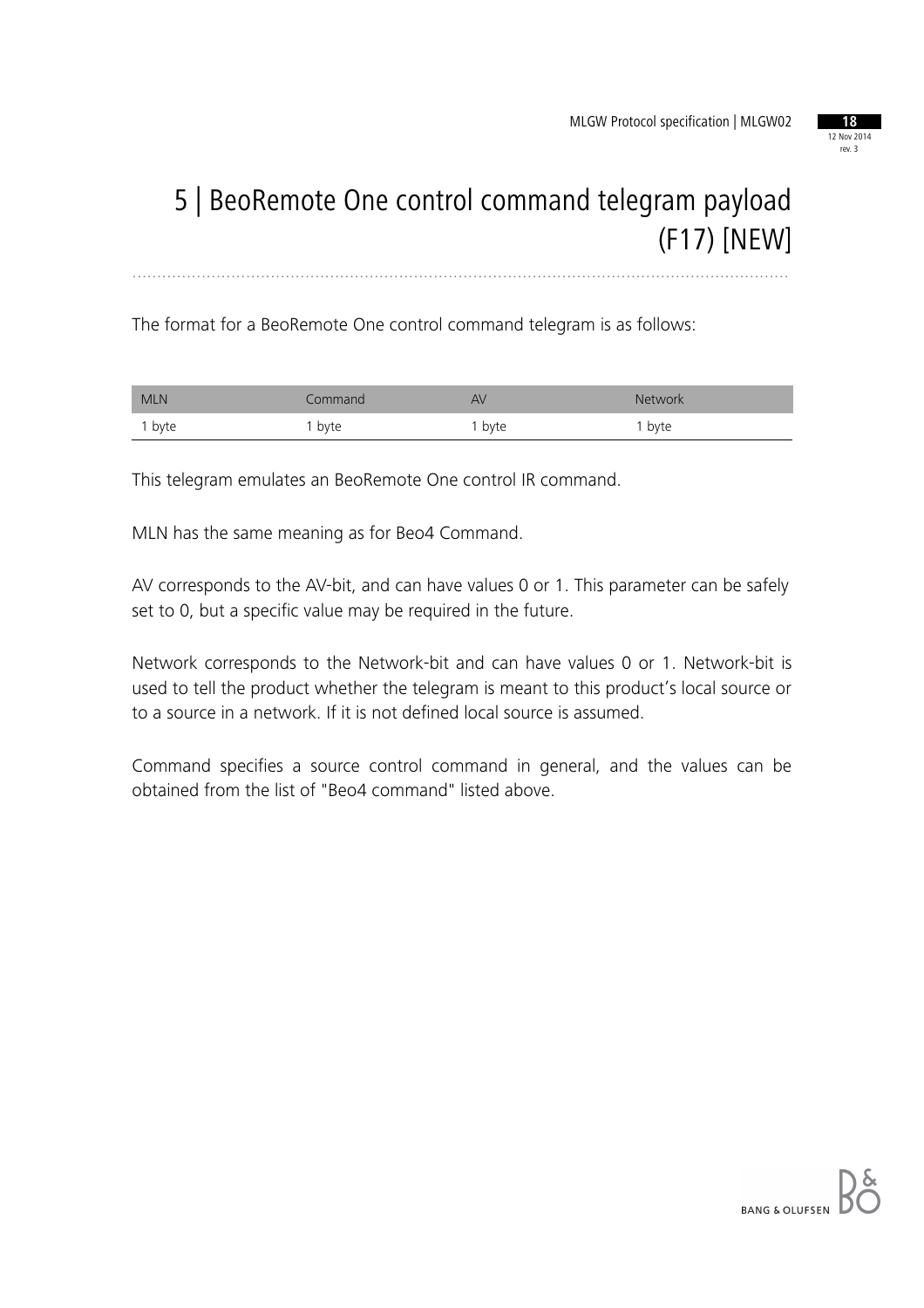

### 6 | BeoRemote One source selection telegram payload (F20) [NEW] .....................................................................................................................................

The format for a BeoRemote One source selection telegram is as follows:

| <b>MLN</b> | ommand | Jnit | AV   | <b>Network</b> |
|------------|--------|------|------|----------------|
| i byte     | , byte | byte | byte | byte           |

This telegram emulates an BeoRemote One source selection IR command.

MLN has the same meaning as for Beo4 Command.

AV and Network have the same meaning as for *BeoRemote One control command* commands.

Command together with Unit, selects between the different sources as listed in next list:

| Source            | Command | Unit           |
|-------------------|---------|----------------|
| TV                | 80      | $\mathbf 0$    |
| <b>RADIO</b>      | 81      | $\mathbf 0$    |
| <b>TUNEIN</b>     | 81      | 1              |
| DVB RADIO         | 81      | $\overline{2}$ |
| AV IN             | 82      | $\mathbf{0}$   |
| LINE IN           | 83      | $\mathbf 0$    |
| A.AUX             | 83      | 1              |
| <b>BLUETOOTH</b>  | 83      | $\overline{2}$ |
| HOMEMEDIA         | 84      | $\mathbf 0$    |
| DLNA-DMR          | 84      | 1              |
| <b>RECORDINGS</b> | 85      | $\mathbf 0$    |
| CAMERA            | 87      | $\mathbf{0}$   |
| Future use        | 89      | $\mathbf 0$    |
| <b>USB</b>        | 90      | 0              |
| USB <sub>2</sub>  | 90      | 1              |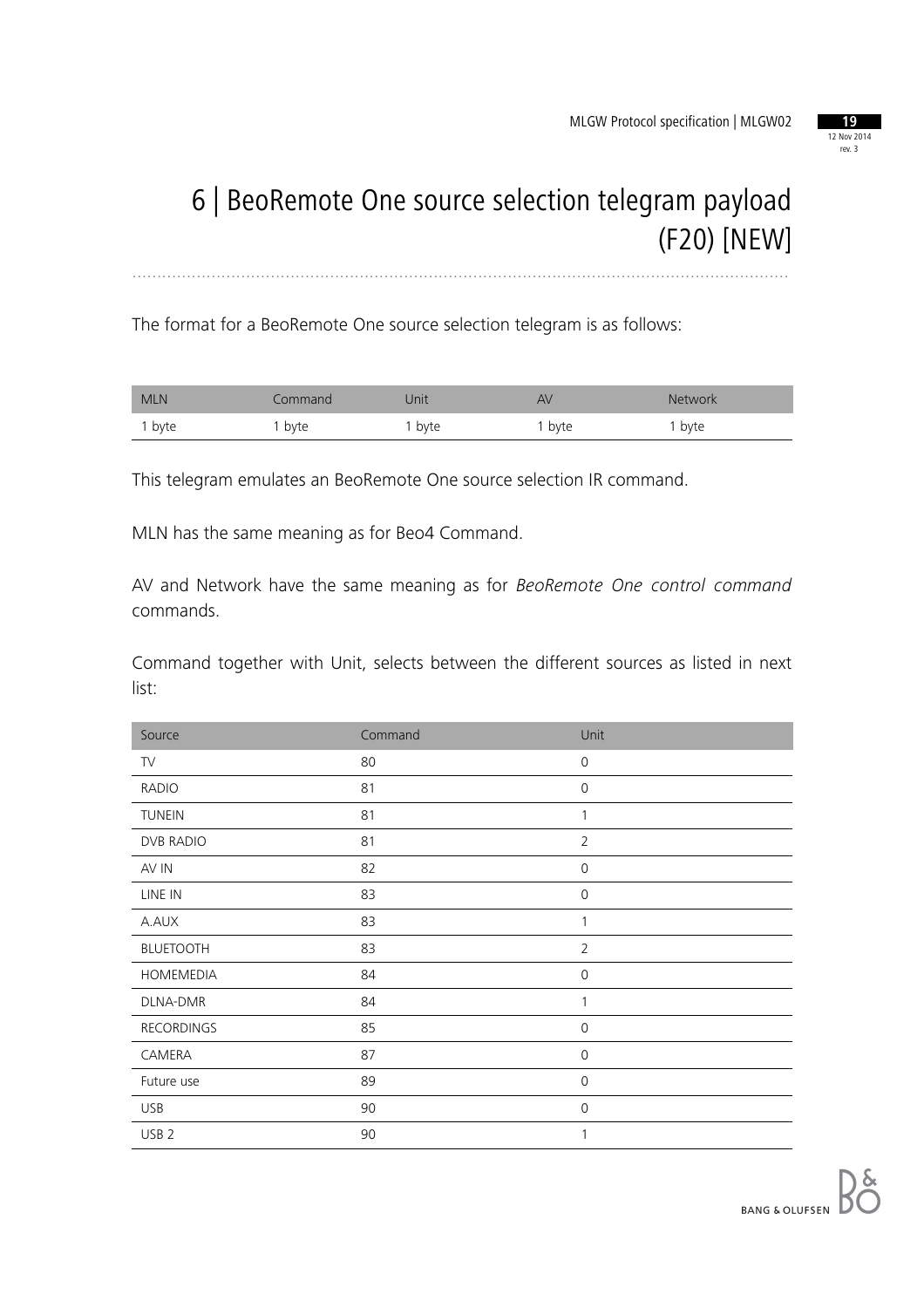

| Source            | Command                | Unit                |
|-------------------|------------------------|---------------------|
| A.MEM             | 91                     | $\mathsf{O}\xspace$ |
| CD                | 92                     | $\mathsf{O}\xspace$ |
| <b>NET RADIO</b>  | 93                     | $\mbox{O}$          |
| <b>MUSIC</b>      | 94                     | $\mbox{O}$          |
| DLNA-DMR          | 94                     | $\mathbf{1}$        |
| AirPlay           | 94                     | $\overline{2}$      |
| SPOTIFY           | 96                     | $\mathsf{O}\xspace$ |
| DEEZER            | 96                     | $\mathbf{1}$        |
| QPLAY             | 96                     | $\overline{2}$      |
| JOIN (toggle)     | 97                     | $\mathsf{O}\xspace$ |
| WEBMEDIA          | 8C                     | $\mathsf{O}\xspace$ |
| YOUTUBE           | 8C                     | $\mathbf{1}$        |
| <b>HOME APP</b>   | 8C                     | $\overline{2}$      |
| HDMI 1            | $\mathsf{CE}$          | $\mbox{O}$          |
| HDMI <sub>2</sub> | $\mathsf{CE}$          | $\mathbf{1}$        |
| HDMI <sub>3</sub> | $\mathsf{CE}$          | $\overline{2}$      |
| HDMI 4            | $\mathsf{CE}$          | $\mathsf{3}$        |
| HDMI 5            | $\mathsf{CE}$          | $\sqrt{4}$          |
| HDMI <sub>6</sub> | $\mathsf{CE}$          | 5                   |
| HDMI <sub>7</sub> | $\mathsf{CE}$          | $\sqrt{6}$          |
| HDMI 8            | $\mathsf{CE}$          | $\overline{7}$      |
| MATRIX 1          | $\mathsf{C}\mathsf{F}$ | $\mathsf{O}\xspace$ |
| MATRIX 2          | $\mathsf{CF}$          | $\mathbf{1}$        |
| MATRIX 3          | $\mathsf{CF}$          | $\overline{2}$      |
| MATRIX 4          | $\mathsf{C}\mathsf{F}$ | $\mathsf 3$         |
| MATRIX 5          | $\mathsf{CF}$          | $\overline{4}$      |
| MATRIX 6          | $\mathsf{C}\mathsf{F}$ | 5                   |
| MATRIX 7          | $\mathsf{C}\mathsf{F}$ | $\,$ 6 $\,$         |
| MATRIX 8          | $\mathsf{CF}$          | $\overline{7}$      |
| MATRIX 9          | D <sub>0</sub>         | $\mathsf{O}\xspace$ |
| MATRIX 10         | D <sub>0</sub>         | $\mathbf{1}$        |
| MATRIX 11         | D <sub>0</sub>         | $\overline{2}$      |
| MATRIX 12         | D <sub>0</sub>         | $\mathsf{3}$        |
| MATRIX 13         | D <sub>0</sub>         | $\overline{4}$      |
| MATRIX 14         | D <sub>0</sub>         | 5                   |
| MATRIX 15         | D <sub>0</sub>         | $\,$ 6 $\,$         |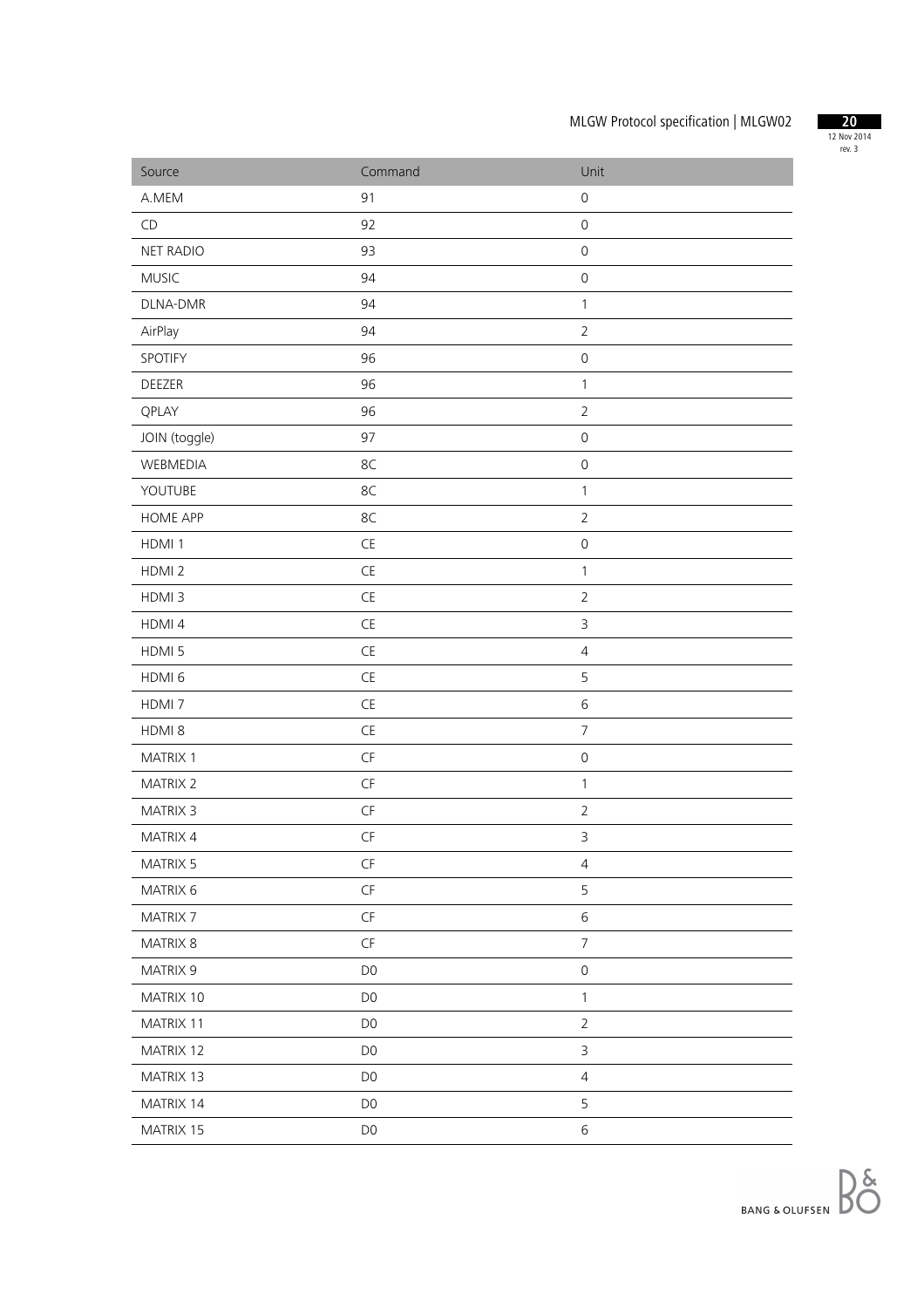

| Source      | Command        | Unit           |
|-------------|----------------|----------------|
| MATRIX 16   | D <sub>0</sub> | $\overline{7}$ |
| PERSONAL 1  | D <sub>1</sub> | $\mathbf 0$    |
| PERSONAL 2  | D <sub>1</sub> | 1              |
| PERSONAL 3  | D <sub>1</sub> | $\overline{2}$ |
| PERSONAL 4  | D <sub>1</sub> | 3              |
| PERSONAL 5  | D <sub>1</sub> | $\overline{4}$ |
| PERSONAL 6  | D <sub>1</sub> | 5              |
| PERSONAL 7  | D <sub>1</sub> | 6              |
| PERSONAL 8  | D <sub>1</sub> | $\overline{7}$ |
| TV ON       | D <sub>2</sub> | $\Omega$       |
| MUSIC ON    | D <sub>3</sub> | $\mathbf 0$    |
| PATTERNPLAY | D <sub>3</sub> | 1              |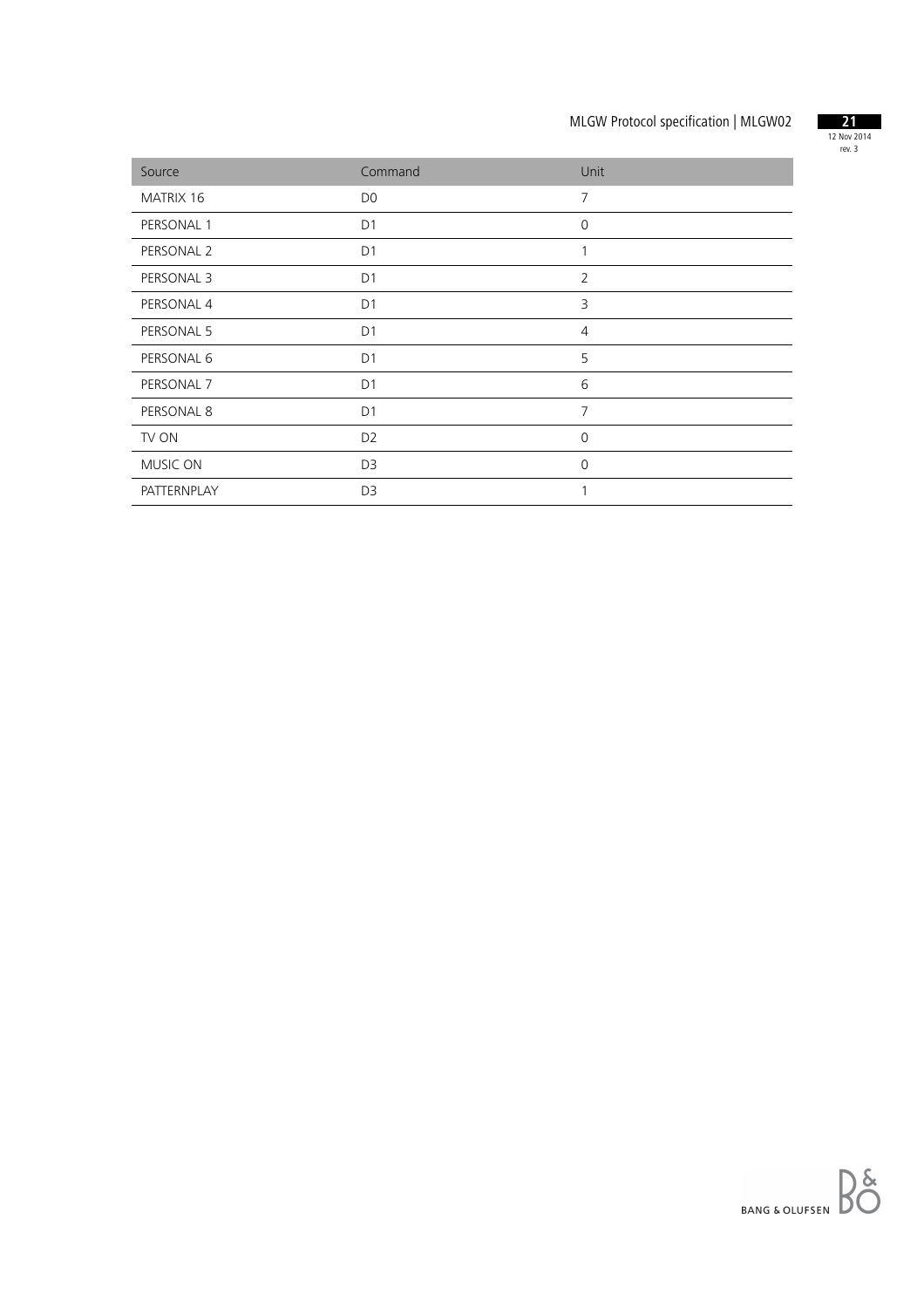

## 7 | Source status telegram payload

These telegrams carry information about the current source.

This status information is transmitted by the products whenever any of the involved parameters change.

.....................................................................................................................................

The structure of the source status telegram is the following:

| <b>MLN</b> | Source | Source   | medium Source position | Source activity | Picture    | format |
|------------|--------|----------|------------------------|-----------------|------------|--------|
|            |        | position |                        |                 | identifier |        |
| 1 byte     | bvte   | 2 bytes  | 2 bytes                | 1 byte          | 1 byte     |        |

#### 7.1 | MLN

Masterlink Node number of the product reporting a status change.

#### 7.2 | Source

The currently selected source, according to the following table:

| Source           | Value |
|------------------|-------|
| TV               | 0x0B  |
| V_MEM / V_TAPE   | 0x15  |
| DVD_2 / V_TAPE2  | 0x16  |
| SAT / DTV        | 0x1F  |
| <b>DVD</b>       | 0x29  |
| DTV_2 / V_AUX    | 0x33  |
| V_AUX2 / DOORCAM | 0x3E  |
| PC               | 0x47  |
| <b>RADIO</b>     | 0x6F  |
| A_MEM            | 0x79  |
| A_MEM2           | 0x7A  |
| CD               | 0x8D  |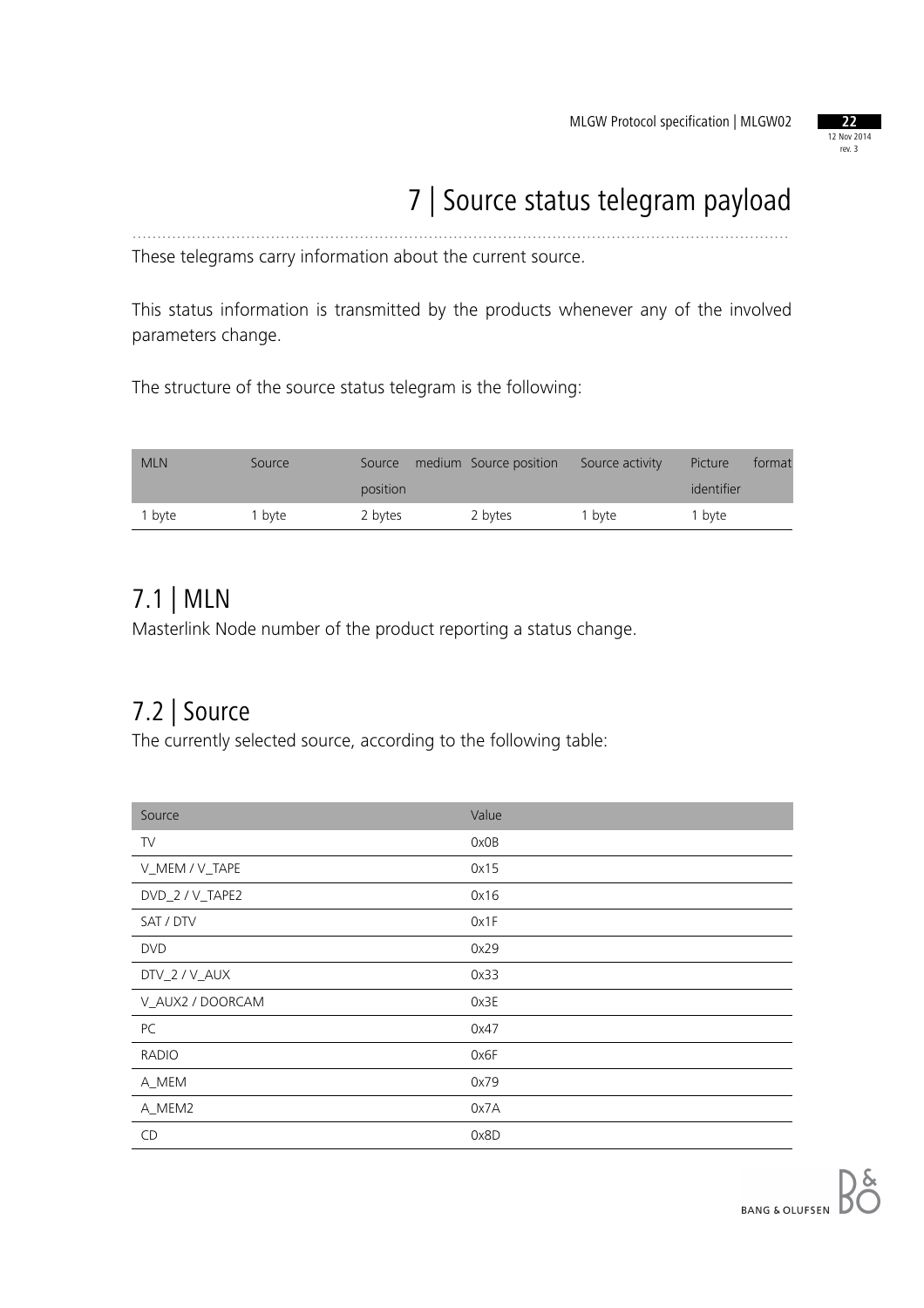

| Source           | Value |
|------------------|-------|
| A_AUX            | 0x97  |
| N_RADIO          | 0xA1  |
| <b>MEDIA</b>     |       |
| WEB              |       |
| PHOTO            |       |
| USB <sub>2</sub> |       |
| SERVER           |       |
| <b>NET</b>       |       |

#### 7.3 | Source medium position

Indicates a higher-level media navigation position. Availability and exact meaning are product and media dependent. The value is a 16 bit unsigned integer.

For example, it indicates the current CD position playing on BS9000 (1 to 6).

#### 7.4 | Source position

Media index. E.g. CD track number, RADIO or TV program number. The value is a 16 bit unsigned integer.

#### 7.5 | Source activity

Source activity indicates the current state for audio and video sources with searchable media (such as CD, V.TAPE, V.MEM).

| Source activity | Value |
|-----------------|-------|
| Unknown         | 0x00  |
| Stop            | 0x01  |
| Playing         | 0x02  |
| Wind            | 0x03  |
| Rewind          | 0x04  |
| Record lock     | 0x05  |
| Standby         | 0x06  |
|                 |       |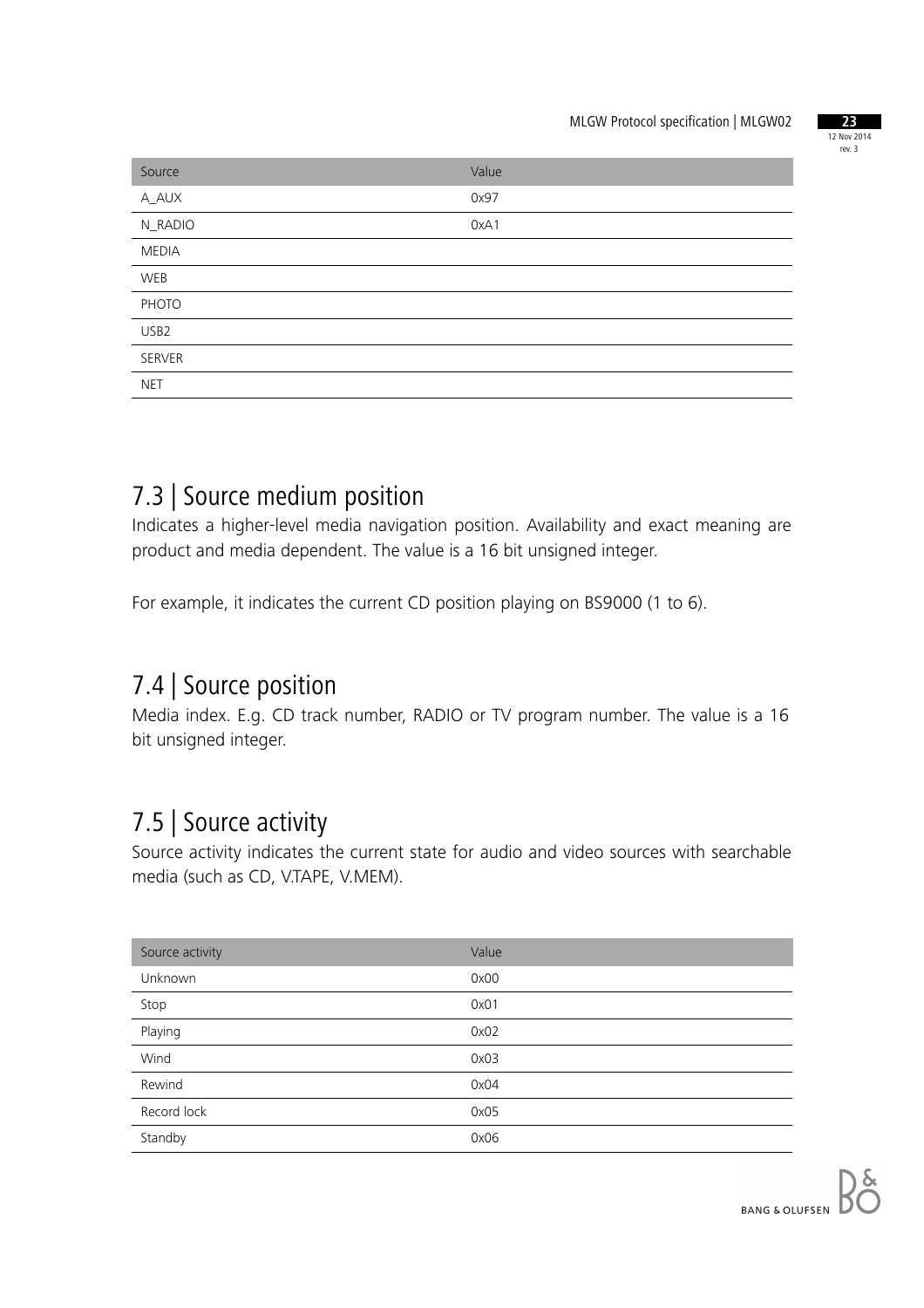

| Source activity     | Value |
|---------------------|-------|
| No medium           | 0x07  |
| Still picture       | 0x08  |
| Scan-play forward   | 0x14  |
| Scan-play reverse   | 0x15  |
| <b>Blank status</b> | 0xFF  |

## 7.6 | Picture format identifier

Aspect ratio of the picture being displayed.

| Picture format       | Value |
|----------------------|-------|
| Not known            | 0x00  |
| Known by decoder     | 0x01  |
| 4:3                  | 0x02  |
| 16:9                 | 0x03  |
| 4:3 Letterbox middle | 0x04  |
| 4:3 Letterbox top    | 0x05  |
| 4:3 Letterbox bottom | 0x06  |
| Blank picture        | 0xFF  |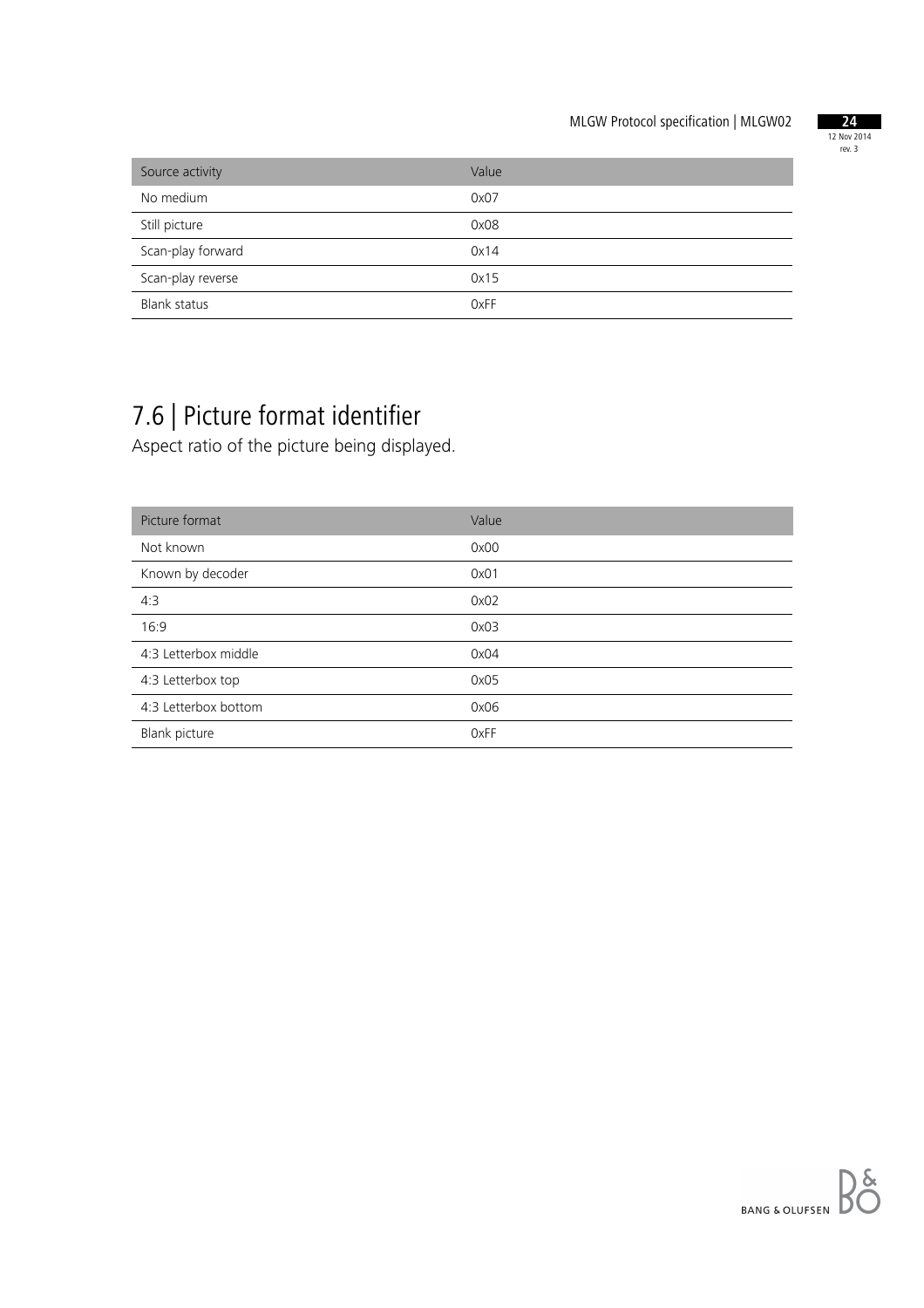#### 12 Nov 2014 rev. 3

## 8 | Picture and sound status telegram payload

Information on sound settings and picture activity is carried by these telegrams.

Such status information is transmitted by the products whenever any of the involved parameters change.

.....................................................................................................................................

Check for products that support reporting of picture and sound status, and ensure that it has been enabled in the product setup menu.

| <b>MLN</b> | Sound  |                                                                | Speaker Volume |      |        | Screen1 Screen1 Screen2 Screen2 |        | Cinema | Stereo |
|------------|--------|----------------------------------------------------------------|----------------|------|--------|---------------------------------|--------|--------|--------|
|            | status | mode                                                           | level          | mute | active | mute                            | active | mode   |        |
|            |        | 1 byte 1 byte 1 byte 1 byte 1 byte 1 byte 1 byte 1 byte 1 byte |                |      |        |                                 |        |        | 1 byte |

#### 8.1 | MLN

Masterlink node.

### 8.2 | Sound status

Indicates whether sound output has been muted.

| Sound status           | Value |
|------------------------|-------|
| Sound output not muted | 0x00  |
| Sound output muted     | 0x01  |

#### 8.3 | Speaker mode

Indicates the speaker mode setting of the product. The currently available options are the following.

| Speaker mode                    | Value |
|---------------------------------|-------|
| Speaker mode 1 (center channel) | 0x01  |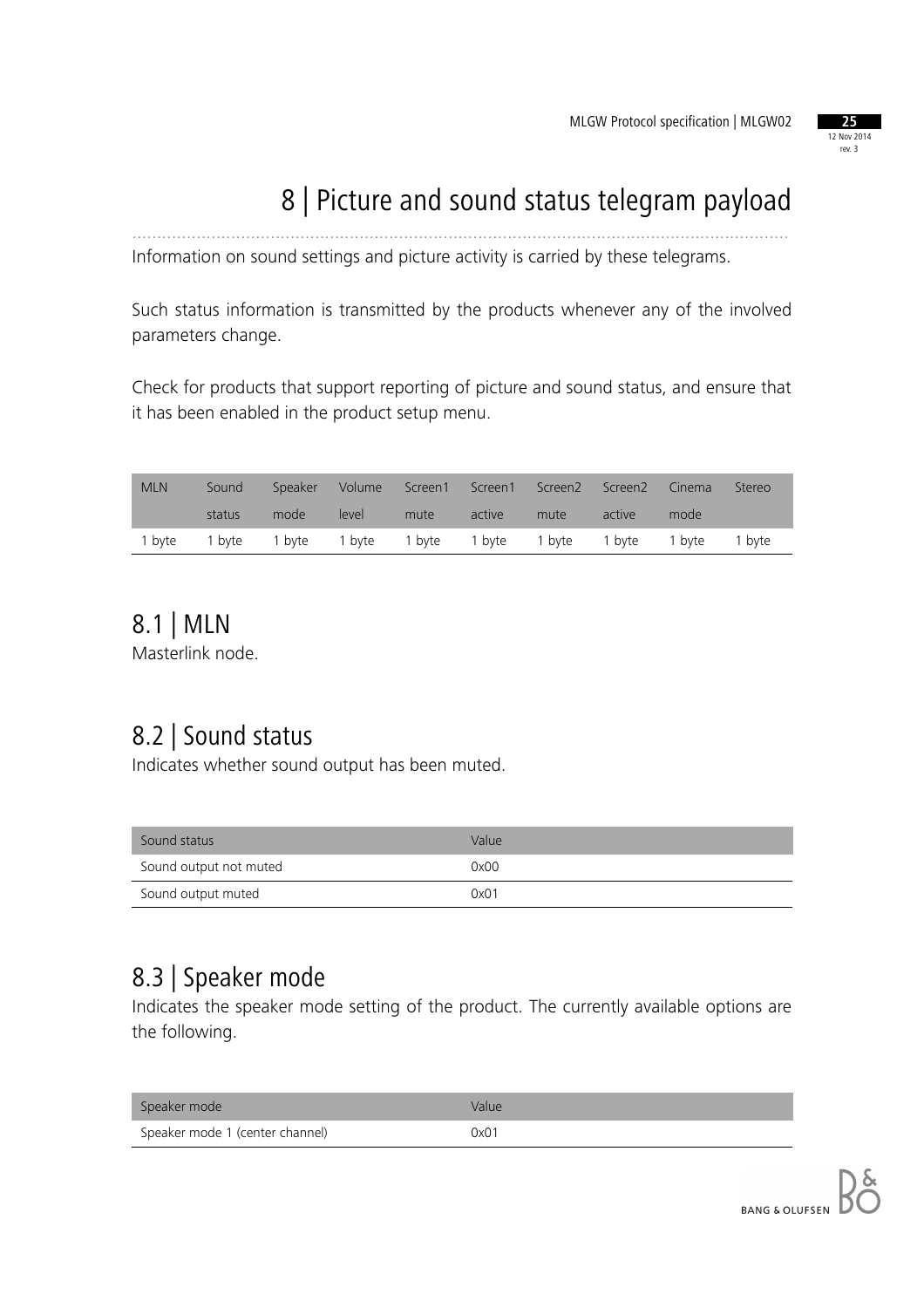

| Speaker mode                    | Value |
|---------------------------------|-------|
| Speaker mode 2 (2ch stereo)     | 0x02  |
| Speaker mode 3 (front surround) | 0x03  |
| Speaker mode 4 (4ch stereo)     | 0x04  |
| Speaker mode 5 (full surround)  | 0x05  |

#### 8.4 | Volume level

The current volume setting of the product. The range is 0 to 90 (0x00 to 0x5A).

#### 8.5 | Screen mute

Indicates if signal to the screen has been muted.

| Screen mute             | Value |
|-------------------------|-------|
| Screen signal not muted | 0x00  |
| Screen signal muted     | 0x01  |

Screen 1 refers to the main screen; Screen 2 refers to the secondary screen or projector.

#### 8.6 | Screen active

Indicates if the screen is the active screen.

| Screen active     | Value |
|-------------------|-------|
| Not active screen | 0x00  |
| Active screen     | 0x01  |

Screen 1 refers to the main screen; Screen 2 refers to the secondary screen or projector.

#### 8.7 | Cinema mode

This field indicates whether a video system is in daily viewing mode (internal screen and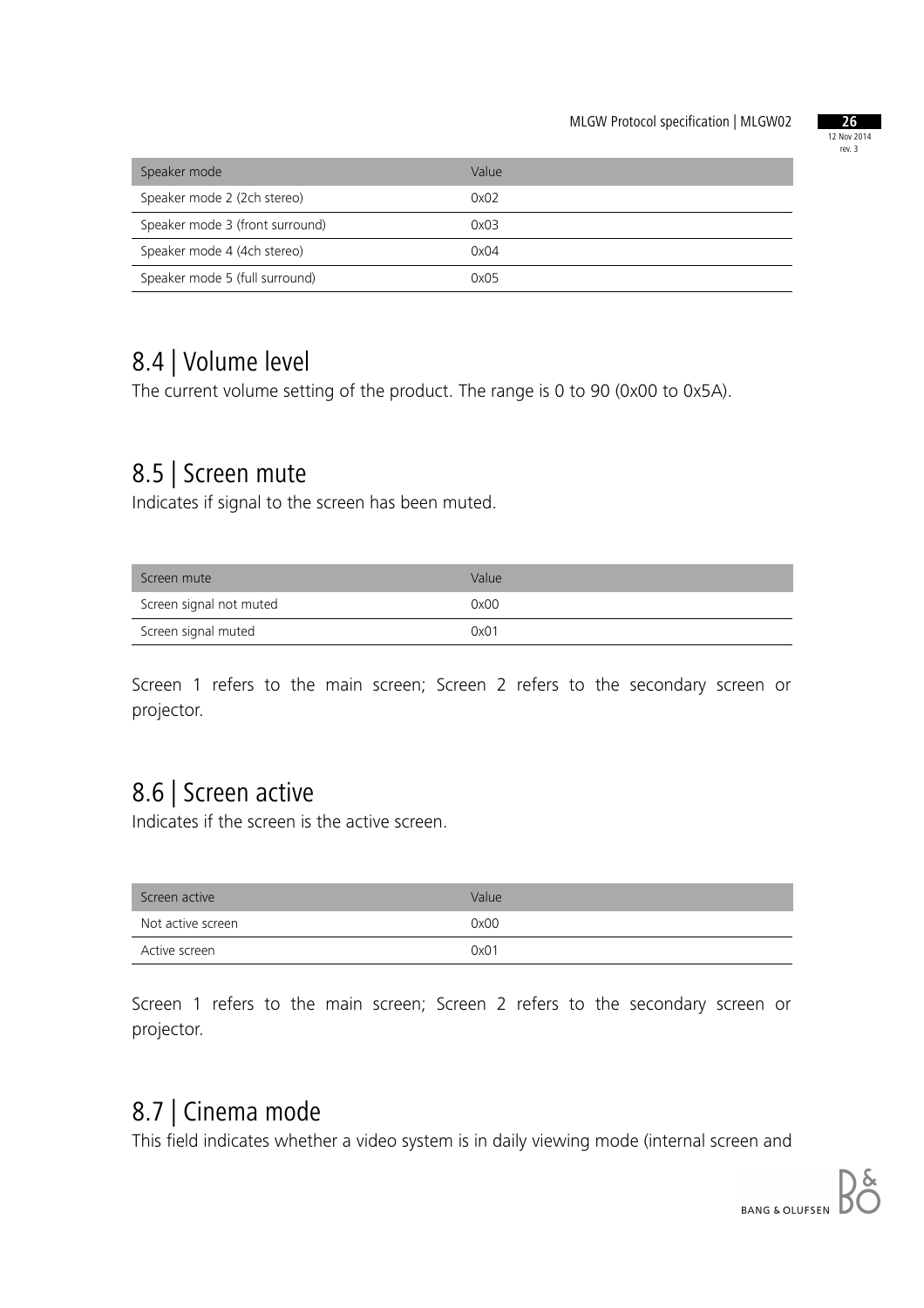

speakers), or if it has been switched to event viewing (home theater mode, on external screen / projector).

| Cinema mode     | Value |
|-----------------|-------|
| Cinema mode off | 0x00  |
| Cinema mode on  | 0x01  |

## 8.8 | Stereo indicator

Indicates the audio option selected on a TV program.

| Stereo indicator | Value |
|------------------|-------|
| Mono             | 0x00  |
| Stereo           | 0x01  |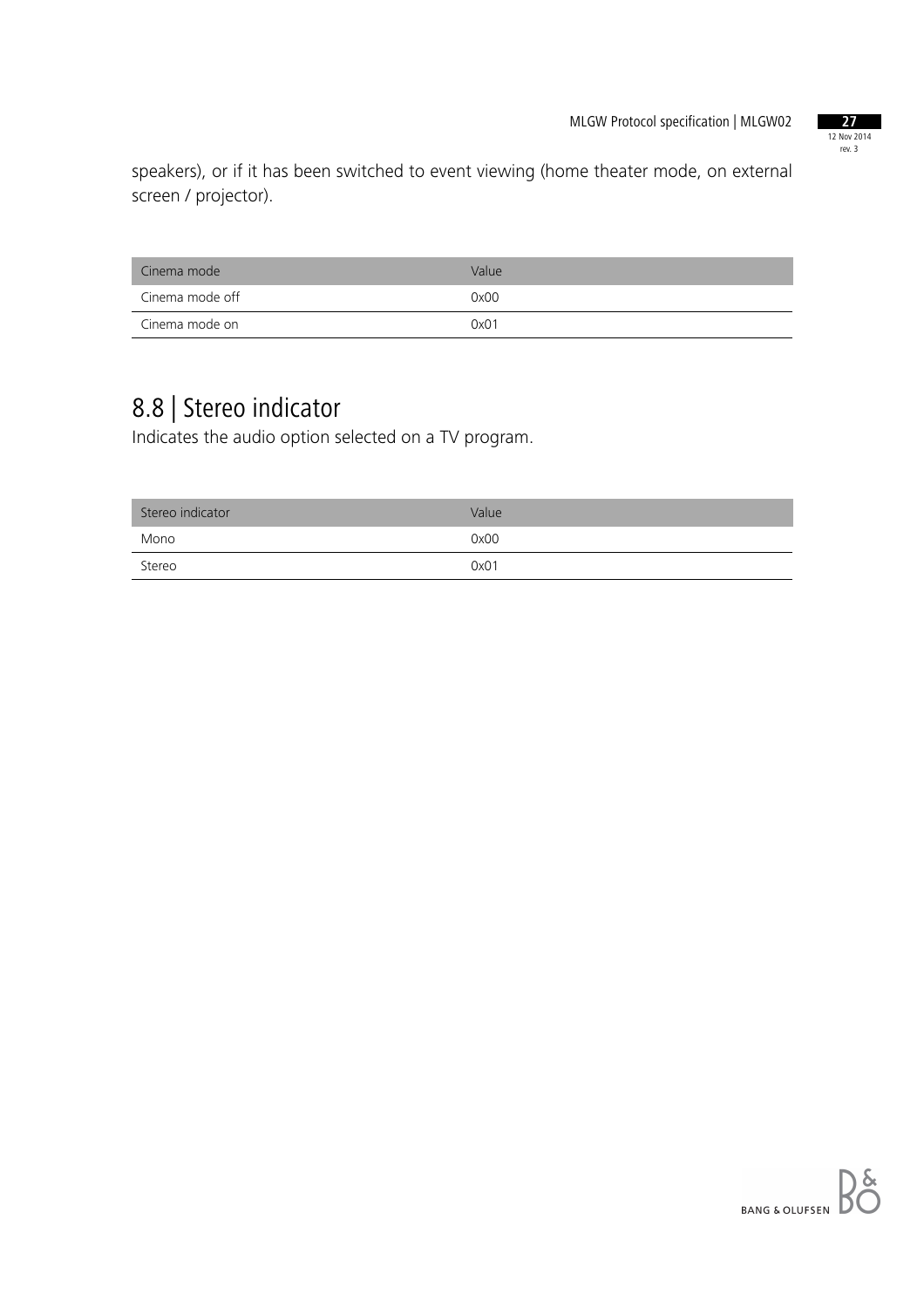

## 9 | Light and Control telegram payload

Light and Control (L&C) command telegrams have the following structure:

| Room Number | LC Type | LC Command        |
|-------------|---------|-------------------|
| 1 byte      | 1 byte  | <sup>1</sup> byte |

.....................................................................................................................................

#### 9.1 | Room Number

The Room Number parameter identifies in which room the command was issued.

Light and Control commands are associated to a room and not to particular products. More than 1 product in a room may be configured to forward L&C commands to MLGW02.

Room numbers and the products that belong to each room are defined during MLGW02 configuration.

### 9.2 | LC Type

This field indicates if the command is a LIGHT or CONTROL command as folloes:

| LC Type | Meaning         |
|---------|-----------------|
| 0x01    | LIGTH command   |
| 0x02    | CONTROL command |

### 9.3 | LC Command

This field is the actual command. The list of available commands is identical for LIGHT

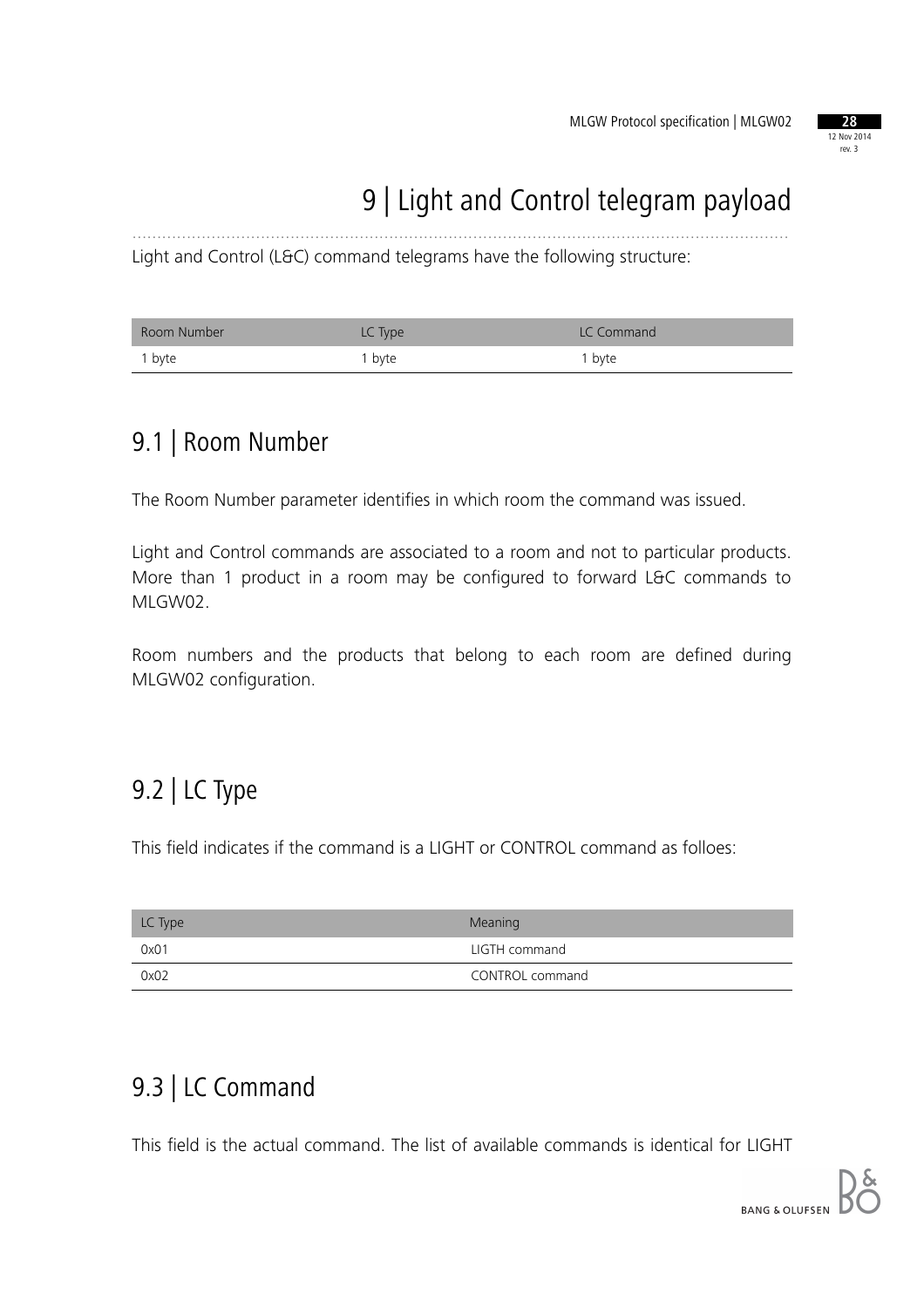

and for CONTROL, except for the "LIGHT" and "CONTROL" commands themselves.

## 9.3.1 | Keys:

| Key / command              | Hex  | Dec |
|----------------------------|------|-----|
| <b>LIGHT</b>               | 0x9B | 155 |
| CONTROL                    | 0x9C | 156 |
| CIFFER_0 / Digit 0         | 0x00 | 000 |
| CIFFER_1 / Digit 1         | 0x01 | 001 |
| CIFFER_2 / Digit 2         | 0x02 | 002 |
| CIFFER_3 / Digit 3         | 0x03 | 003 |
| CIFFER_4 / Digit 4         | 0x04 | 004 |
| CIFFER_5 / Digit 5         | 0x05 | 005 |
| CIFFER_6 / Digit 6         | 0x06 | 006 |
| CIFFER_7 / Digit 7         | 0x07 | 007 |
| CIFFER_8 / Digit 8         | 0x08 | 008 |
| CIFFER_9 / Digit 9         | 0x09 | 009 |
| STEP_UP                    | 0x1E | 030 |
| STEP_DW                    | 0x1F | 031 |
| <b>REWIND</b>              | 0x32 | 050 |
| REC_RETURN / RETURN        | 0x33 | 051 |
| <b>WIND</b>                | 0x34 | 052 |
| GO / PLAY                  | 0x35 | 053 |
| <b>STOP</b>                | 0x36 | 054 |
| STANDBY                    | 0x0C | 012 |
| CNTL_WIND / Yellow         | 0xD4 | 212 |
| CNTL_REWIND / Green        | 0xD5 | 213 |
| CNTL_STEP_UP / Blue        | 0xD8 | 216 |
| CNTL_STEP_DW / Red         | 0xD9 | 217 |
| MENU                       | 0x5C | 092 |
| <b>BACK</b>                | 0x14 | 020 |
| <b>RECORD</b>              | 0x37 | 055 |
| ALL STANDBY                | 0xAB | 171 |
| C_REWIND / Continue REWIND | 0x70 | 112 |
| C_WIND / Continue WIND     | 0x71 | 113 |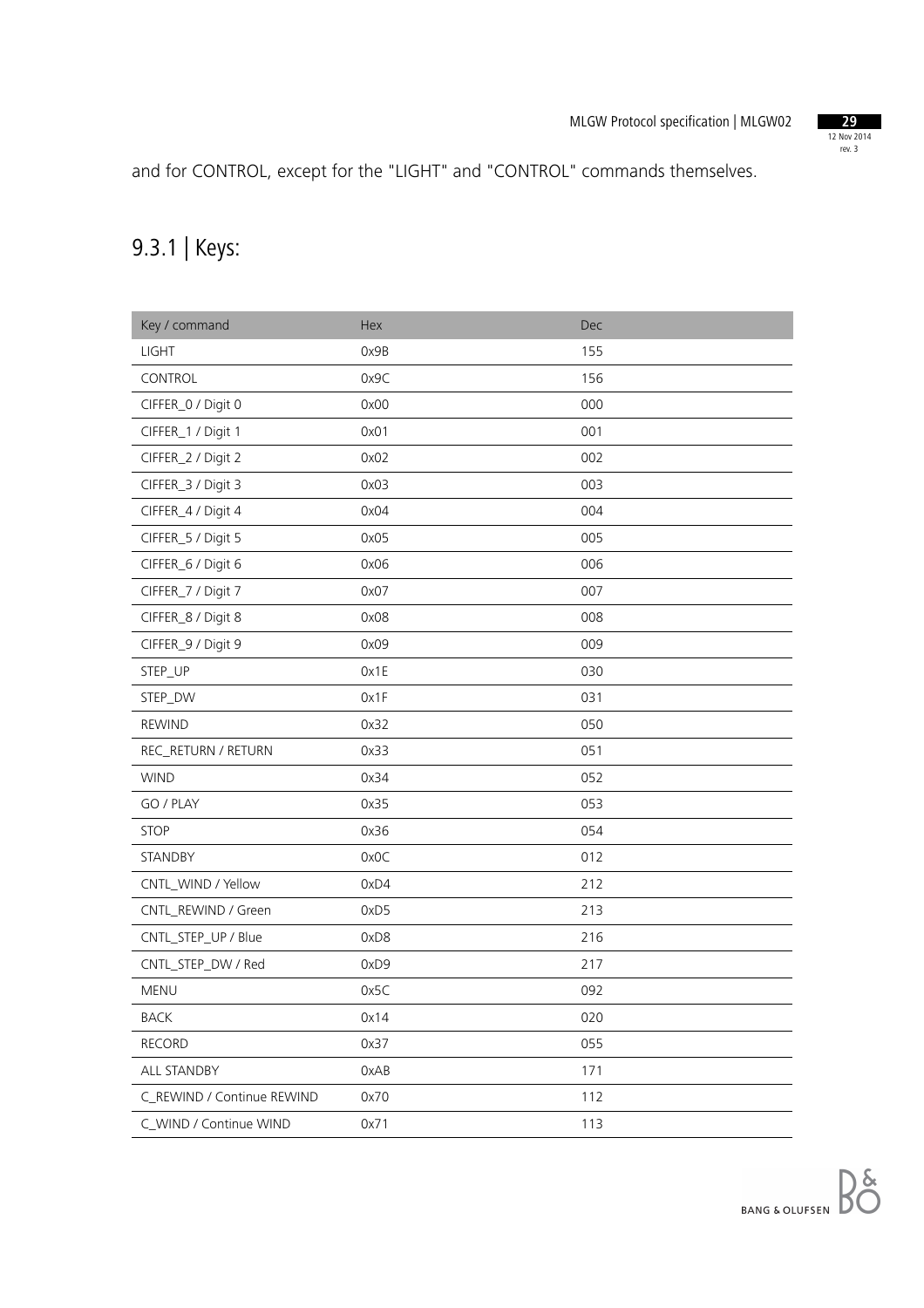

| Key / command                    | <b>Hex</b> | <b>Dec</b> |
|----------------------------------|------------|------------|
| C_STEP_UP / Continue step UP     | 0x72       | 114        |
| C_STEP_DW / Continue step DOWN   | 0x73       | 115        |
| CONTINUE / Continue (other keys) | 0x75       | 117        |
| CNTL_C_REWIND / Continue Green   | 0x76       | 118        |
| CNTL_C_WIND / Continue Yellow    | 0x77       | 119        |
| CNTL_C_STEP_UP / Continue Blue   | 0x78       | 120        |
| CNTL_C_STEP_DW / Continue Red    | 0x79       | 121        |
| <b>KEY RELEASE</b>               | 0x7E       | 126        |
| CNTL_PLAY                        | 0xD6       | 214        |
| CNTL_STOP                        | 0xD7       | 215        |
| <b>SELECT / Cursor SELECT</b>    | 0x13       | 019        |
| <b>CURSOR_UP</b>                 | 0xCA       | 202        |
| CURSOR_DW                        | 0xCB       | 203        |
| <b>CURSOR_LEFT</b>               | 0xCC       | 204        |
| <b>CURSOR_RIGHT</b>              | 0xCD       | 205        |

## 9.3.2 | General purpose functions:

| Key / command | Hex  | <b>Dec</b> |
|---------------|------|------------|
| FUNCTION_1    | 0x0F | 015        |
| FUNCTION_2    | 0x10 | 016        |
| FUNCTION_3    | 0x11 | 017        |
| FUNCTION_4    | 0x12 | 018        |
| FUNCTION_5    | 0x19 | 025        |
| FUNCTION_6    | 0x1A | 026        |
| FUNCTION_7    | 0x21 | 033        |
| FUNCTION_8    | 0x22 | 034        |
| FUNCTION_9    | 0x23 | 035        |
| FUNCTION_10   | 0x24 | 036        |
| FUNCTION_11   | 0x25 | 037        |
| FUNCTION_12   | 0x26 | 038        |
| FUNCTION_13   | 0x27 | 039        |
| FUNCTION_14   | 0x39 | 057        |
| FUNCTION_15   | 0x3A | 058        |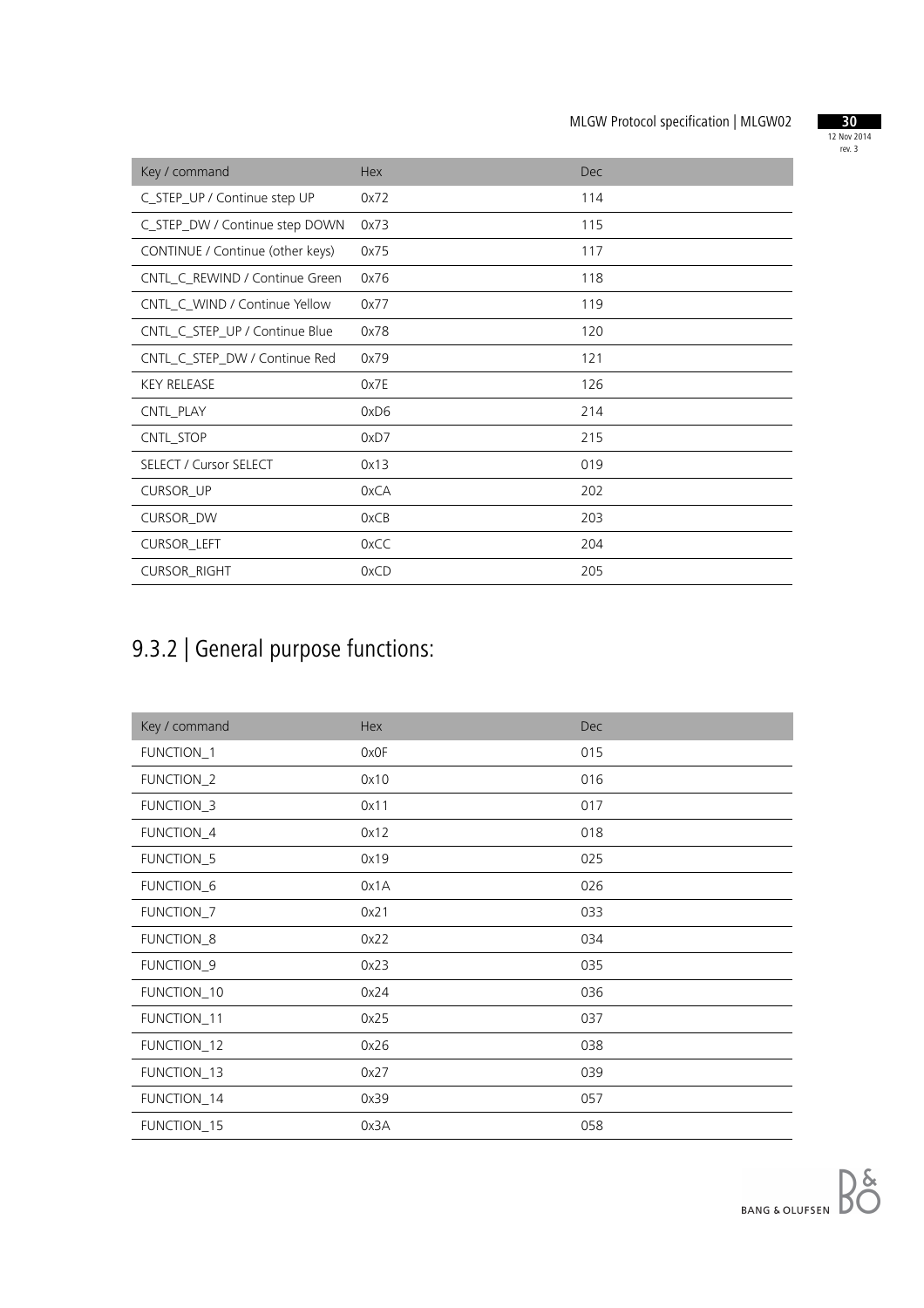

| Key / command | Hex  | Dec |
|---------------|------|-----|
| FUNCTION_16   | 0x3B | 059 |
| FUNCTION_17   | 0x3C | 060 |
| FUNCTION_18   | 0x3D | 061 |
| FUNCTION_19   | 0x3E | 062 |
| FUNCTION_20   | 0x4B | 075 |
| FUNCTION_21   | 0x4C | 076 |
| FUNCTION_22   | 0x50 | 080 |
| FUNCTION_23   | 0x51 | 081 |
| FUNCTION_24   | 0x7D | 125 |
| FUNCTION_25   | 0xA5 | 165 |
| FUNCTION_26   | 0xA6 | 166 |
| FUNCTION_27   | 0xA9 | 169 |
| FUNCTION_28   | 0xAA | 170 |
| FUNCTION_29   | 0xDD | 221 |
| FUNCTION_30   | 0xDE | 222 |
| FUNCTION_31   | 0xE0 | 224 |
| FUNCTION_32   | OxE1 | 225 |
| FUNCTION_33   | 0xE2 | 226 |
| FUNCTION_34   | 0xE6 | 230 |
| FUNCTION_35   | 0xE7 | 231 |
| FUNCTION_36   | OxF2 | 242 |
| FUNCTION_37   | 0xF3 | 243 |
| FUNCTION_38   | 0xF4 | 244 |
| FUNCTION_39   | 0xF5 | 245 |
| FUNCTION_40   | 0xF6 | 246 |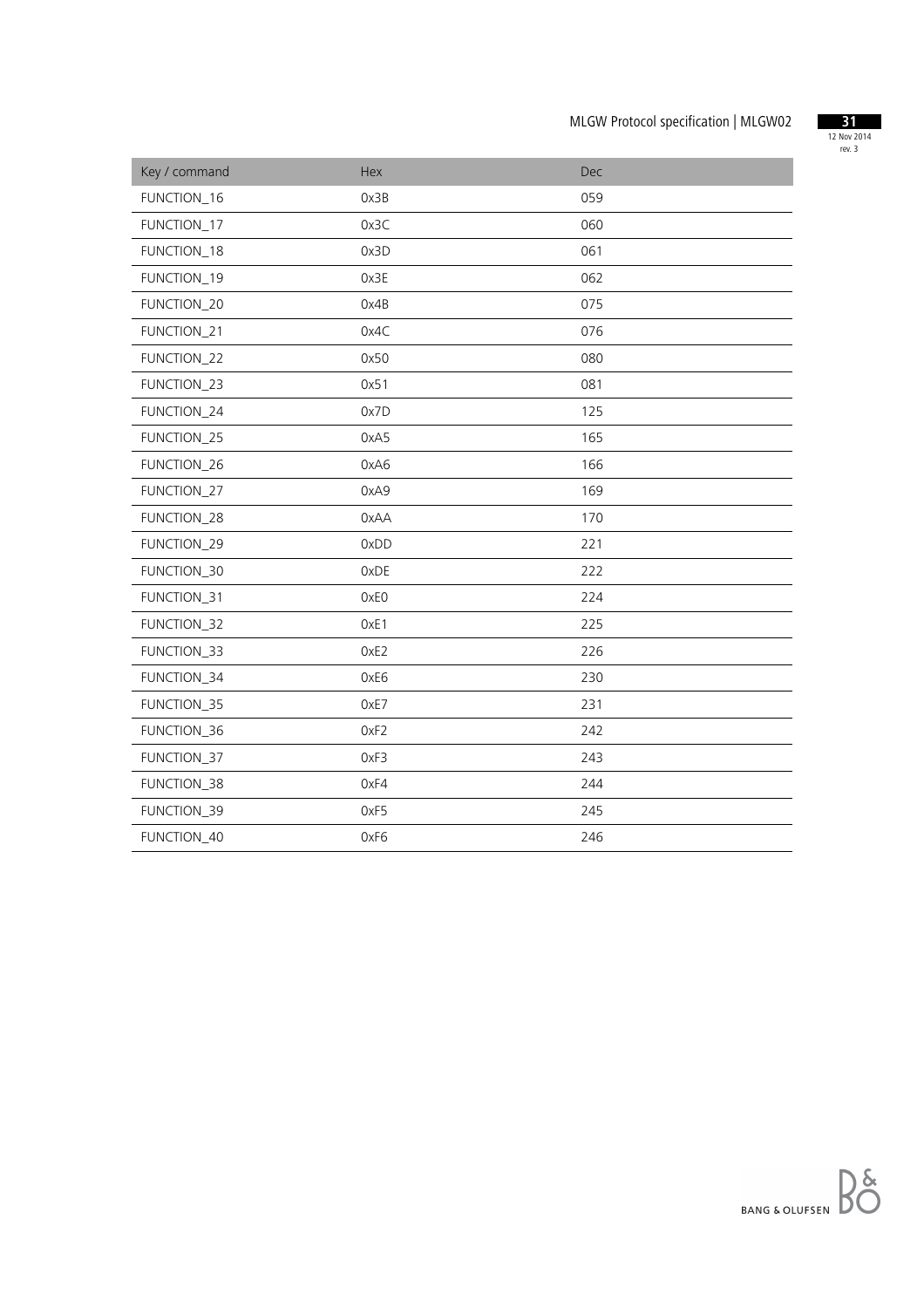

## 10 | All standby notification

.....................................................................................................................................

This telegram is transmitted when an all-product standby has been detected in Masterlink.

Telegram structure: This telegram has no payload.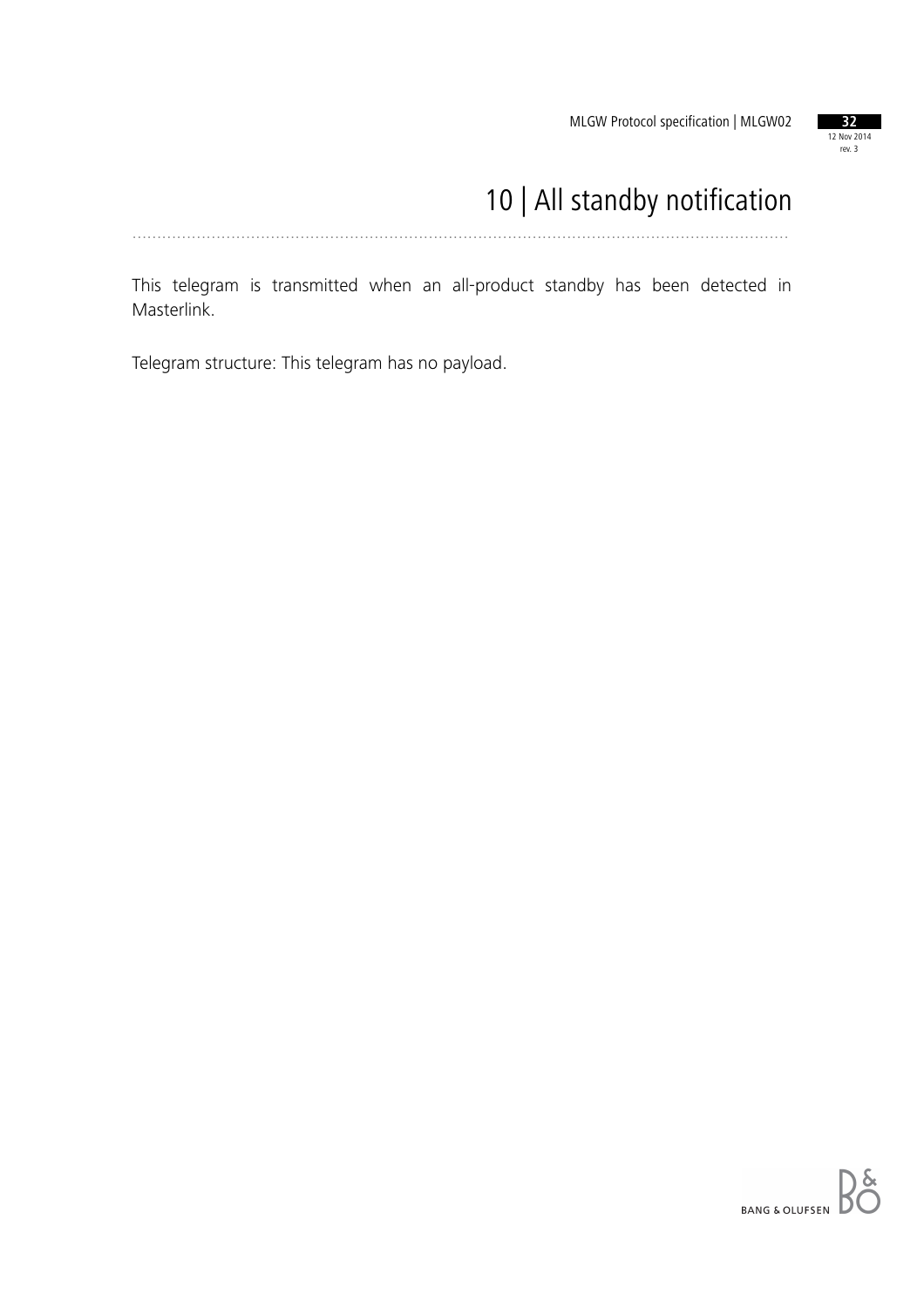

## 11 | MLGW virtual button event

.....................................................................................................................................

This telegram is used to generate a virtual button event on MLGW. This event can be used to trigger macros on MLGW programming.

A similar telegram will be broadcast by MLGW on all MLGW protocol connections whenever a virtual button event is generated. This feedback is available since MLGW SW 1.8.

The first parameter indicates the button number, in the range 1 to 255.

The second parameter (available since MLGW SW 2.2) determines the button action. This parameter is optional and defaults to PRESS (1):

| Action      | Value |
|-------------|-------|
| PRESS       |       |
| <b>HOLD</b> |       |
| RELEASE     |       |

A short button press should be signaled as a single PRESS telegram.

A long button press should be signaled by a single PRESS telegram, followed by a sequence of HOLD telegrams at a rate not lower than 2 per second, follwed by a single RELEASE telegram.

MLGW will filter out all HOLD telegrams except for the first one. The rest of the HOLD telegrams serve as a keep alive indication for the long press.

If for some reason the flow of HOLD telegrams is interrupted, then MLGW will time out and generate its own RELEASE event.

Telegram structures:

Button number Action and Action Action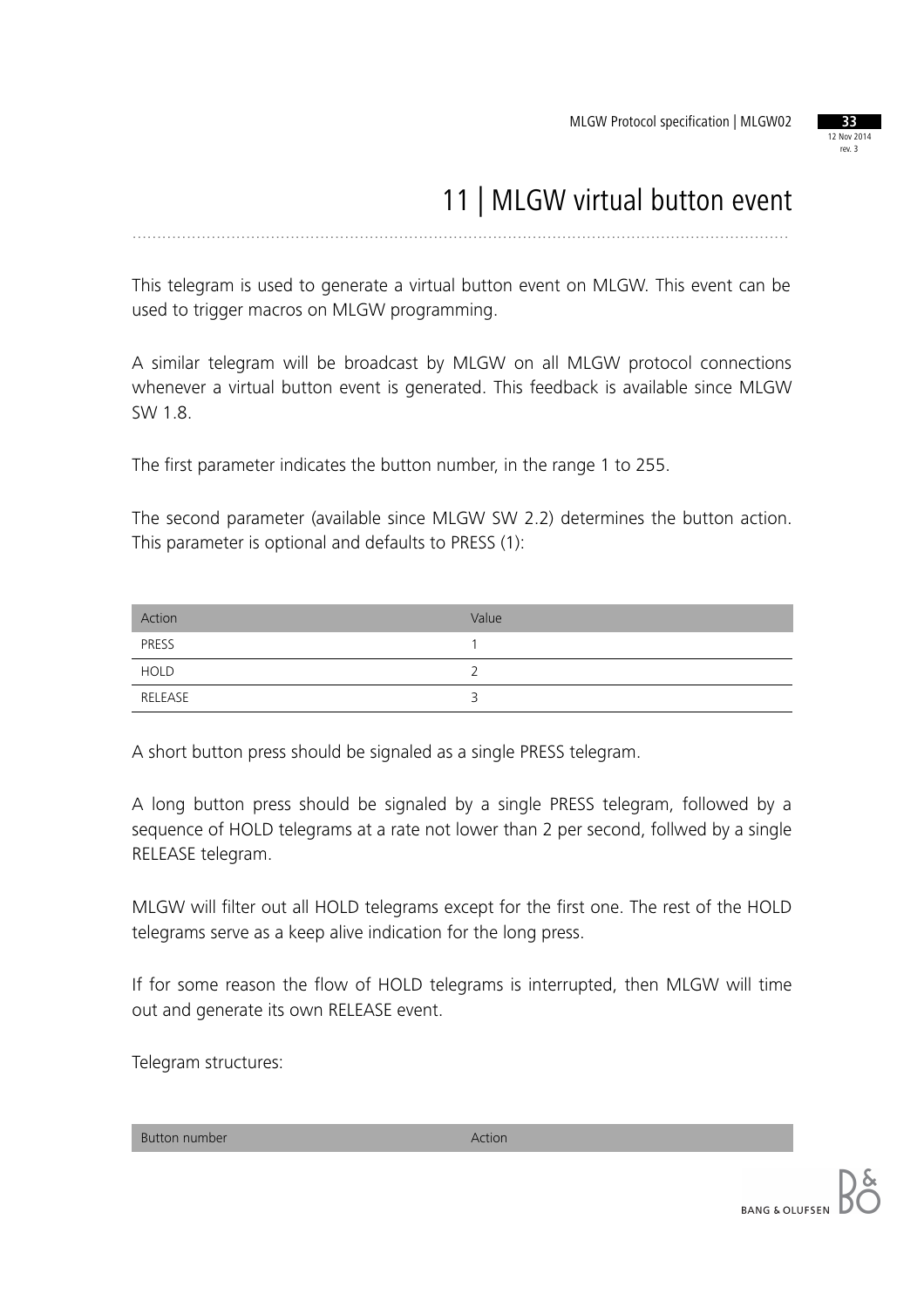

| <b>Button number</b> | Action |
|----------------------|--------|
| 1 byte               | 1 byte |

| <b>Button number</b> |  |
|----------------------|--|
|                      |  |

1 byte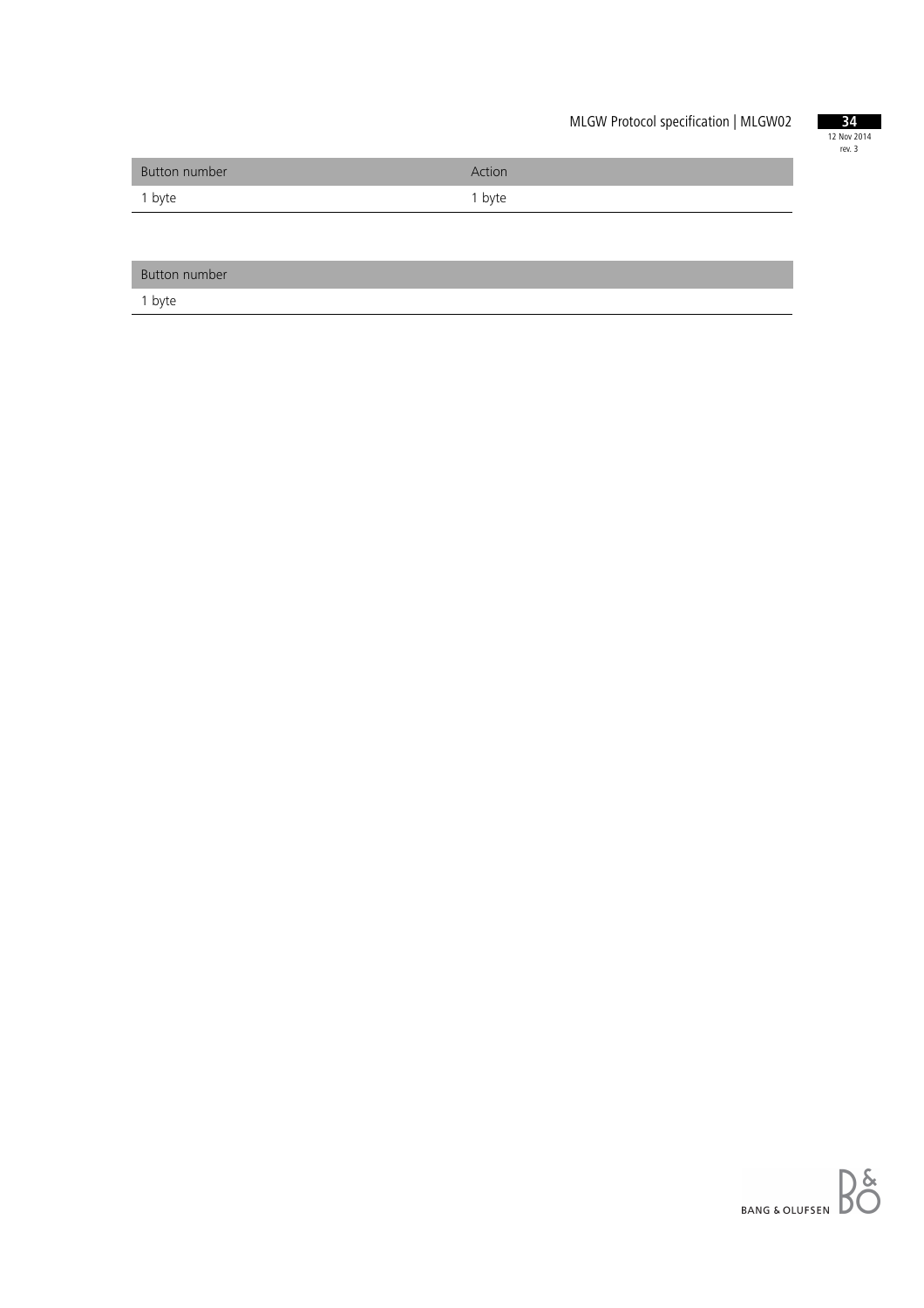

## 12 | Authentication

.....................................................................................................................................

MLGW Protocol authentication can be enabled on MLGW. In this case, a MLGW Protocol connection over TCP/IP will not process any command until authentication succeeds (the only exception being the Serial Number request telegram).

Authentication is requested by sending a Login Request telegram to MLGW, to which MLGW will respond with a Login Status telegram. As long as authentication is pending, each message (of any type) received by MLGW will generate a negative Login Status telegram to be sent back to the controler.

### 12.1 | Login Request

Telegram structure:

Username+Password variable length

The username + password combination is encoded as follows:

° All encoding is UTF-8

° The string consists of the concatenation of the user name, followed by the byte 0x00, followed by the password.

**Security note:** the password will travel in clear-text. Consider using Secure Login Request as an alternative.

### 12.2 | Login Status

Telegram structure:

Status

**BANG & OLUFSEN**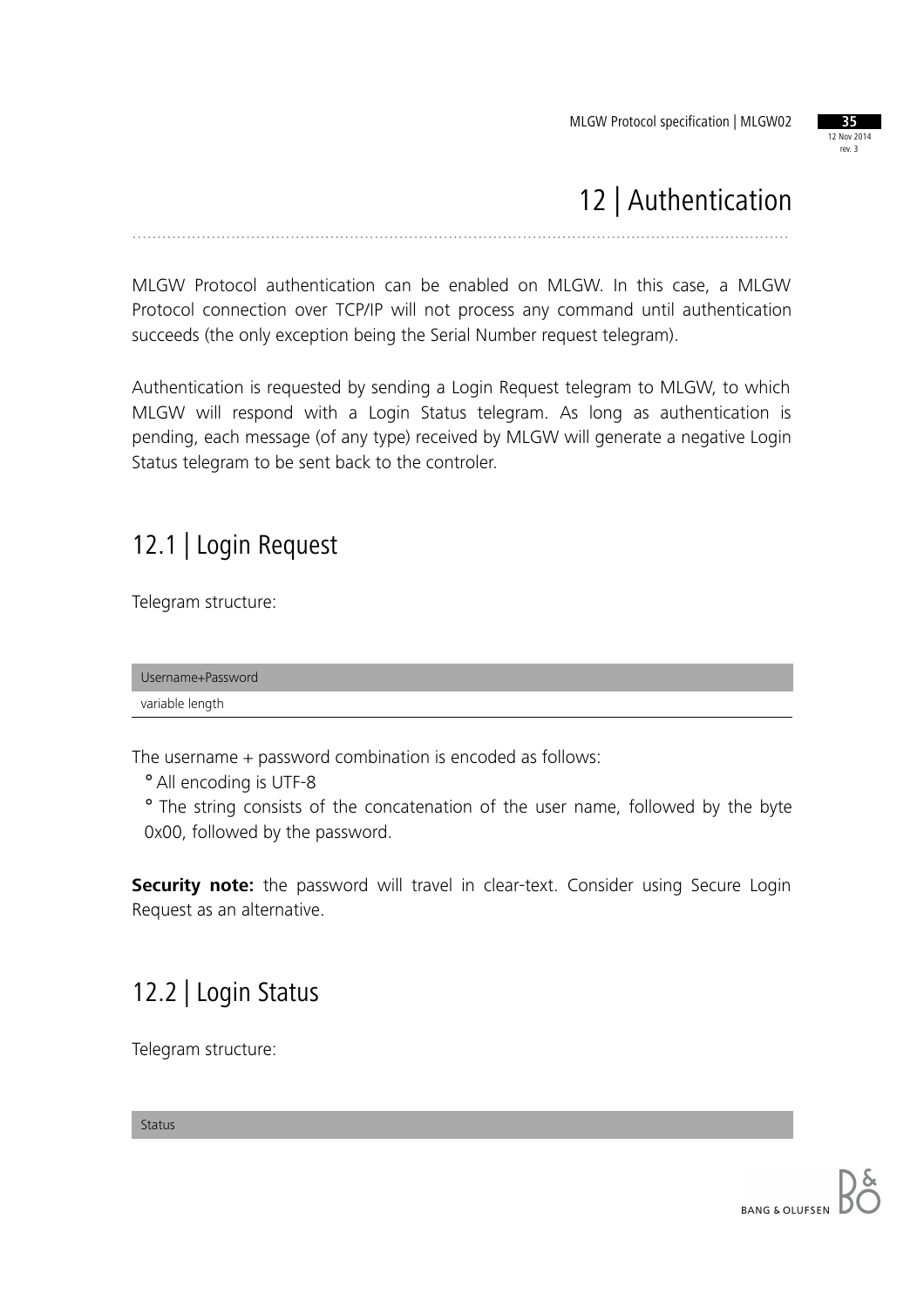|  | 36     |             |
|--|--------|-------------|
|  |        | 12 Nov 2014 |
|  | rev. 3 |             |
|  |        |             |

| <b>Status</b> |  |
|---------------|--|
| 1 byte        |  |

Status can take values 0x00 (STATUS\_OK) to indicate successful authentication, or 0x01 (STATUS\_FAIL) to indicate authentication failure or pending authentication.

### 12.3 | Change password request

Telegram structure:

| New password    |  |
|-----------------|--|
| variable length |  |

The supplied password is the new password for the authenticated user. The new password will be effective immediately, but the currently open sessions will not be terminated.

Changing the password can only occur after a successful authentication, no matter if authentication requiremente is disabled for the connection.

**Security note:** the password will travel in clear-text.

### 12.4 | Change password response

Telegram structure:

| <b>Status</b> |  |  |
|---------------|--|--|
| 1 byte        |  |  |

Status can take values:

- ° 0x00 (STATUS\_OK) to indicate successful update
- ° 0x02 (BAD\_PASSWORD) if password supplied was empty or too long
- ° 0x03 (CHANGE\_PASSWORD\_NOT\_ALLOWED) if no user is logged in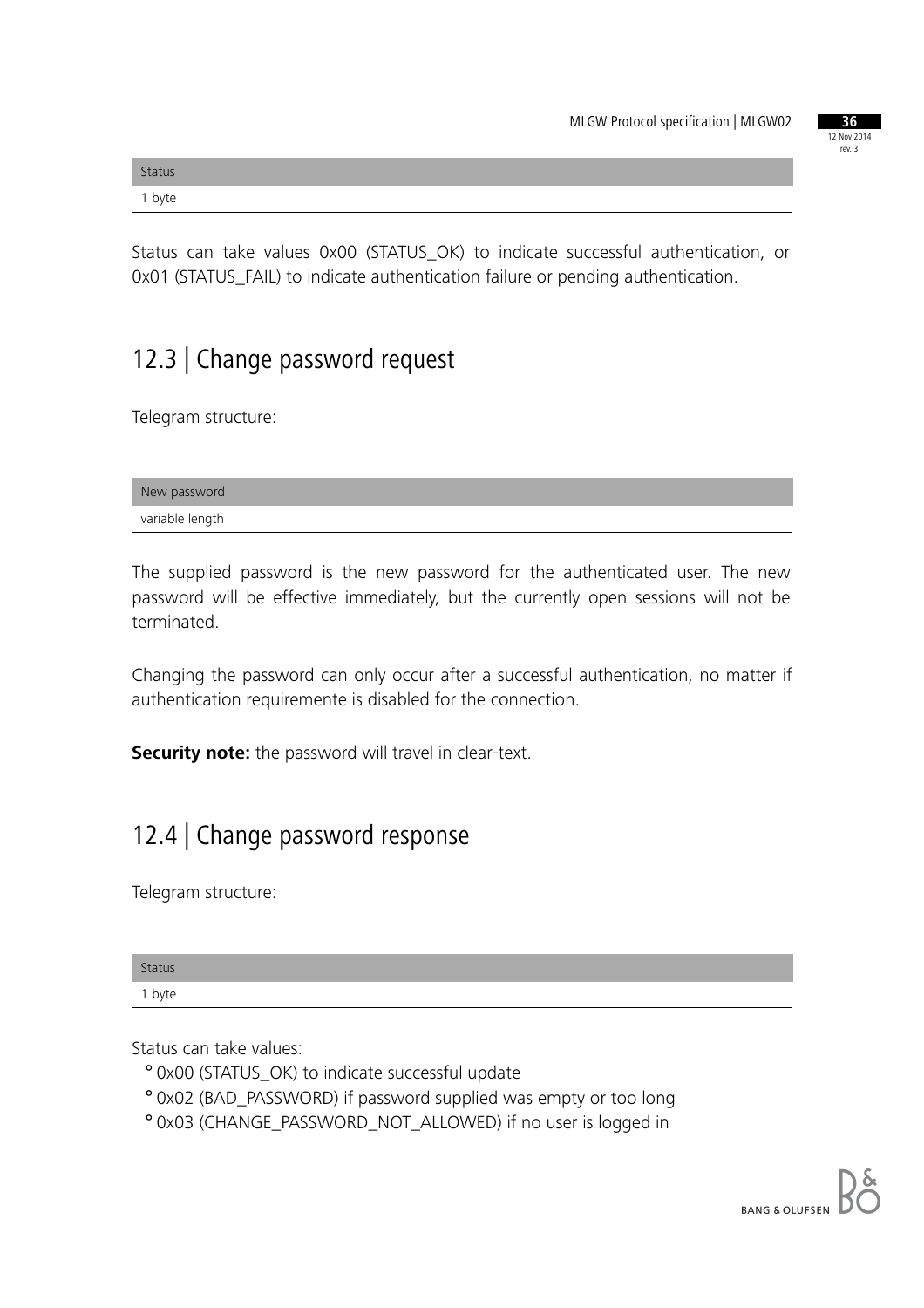

### 12.5 | Secure login Request

Telegram structure:

| Username+hash_string |  |
|----------------------|--|
| variable length      |  |

The username + hash combination is encoded as follows:

° All encoding is UTF-8

° The string consists of the concatenation of the user name, followed by the byte 0x00, followed by the hash string.

° The hash string is the binary representation of the hash value (e.g. as returned by OpenSSL MD5 function).

° The hash value is the MD5 algorithm applied to the concatenation of the user name and the password (all previously encoded in UTF-8).

Example for user 'peter' password 'oneTWOthree'

° concatenated user + password: 'peteroneTWOthree'

° MD5 ("peteroneTWOthree") = 8213fa3500eef8d543fcaa4c5f742b23

° payload is concatenation of 'peter', \0, \82, \13, ..., \2b, \23

**Security note:** this login telegram avoids sending the user password in clear text over the network. However, this is not a challenge-response mechanism; the returned hash is always the same and could be reused by an attacker.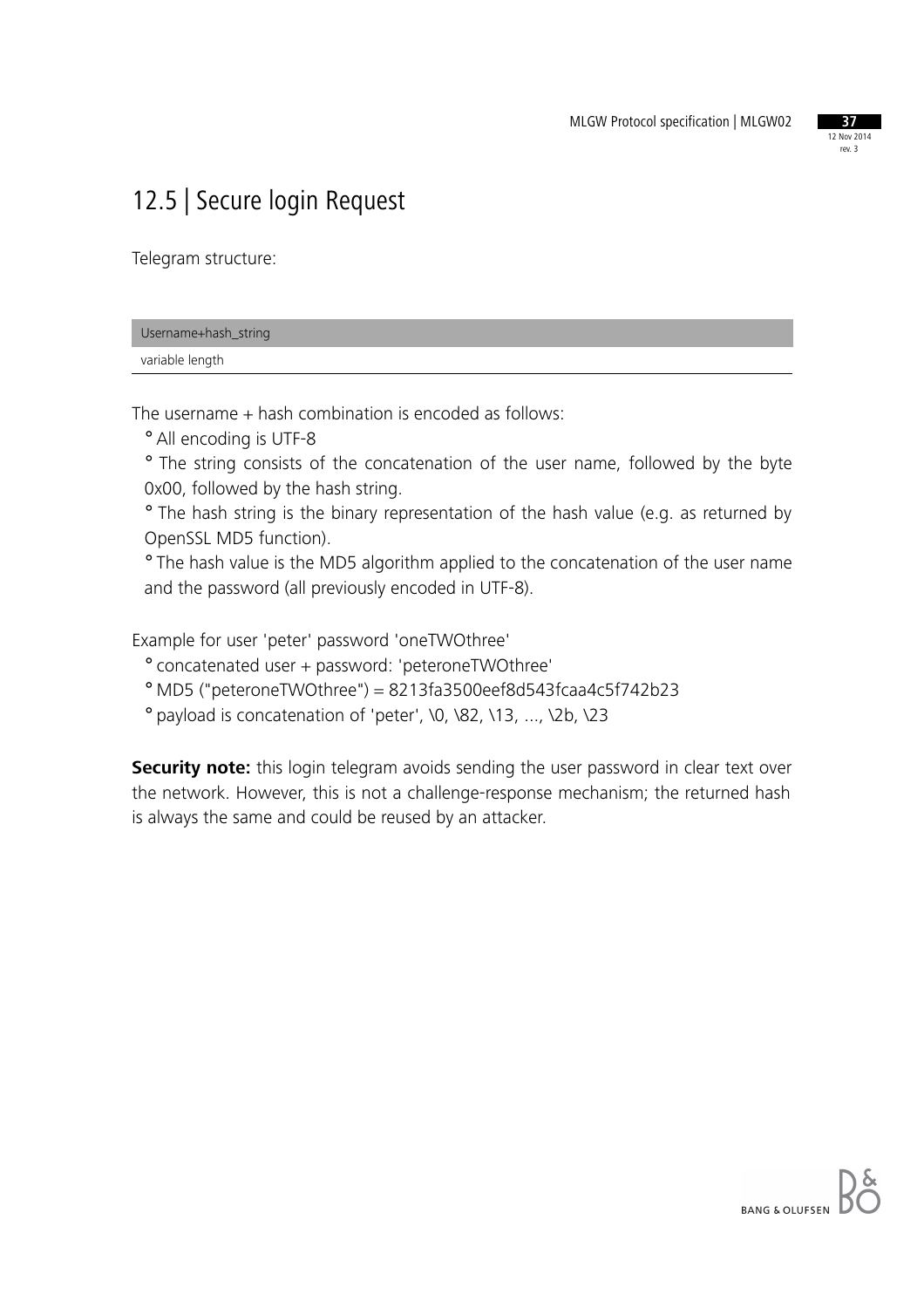

#### 13 | Ping-pong test messages .....................................................................................................................................

These messages are intended for testing MLGW Protocol connectivity.

Upon receiving a Ping telegram from the controller, MLGW will respond with a Pong telegram (unless authentication is pending, in which case a negative login status will be sent back).

Telegram structure: Ping and Pong telegrams contain no payload.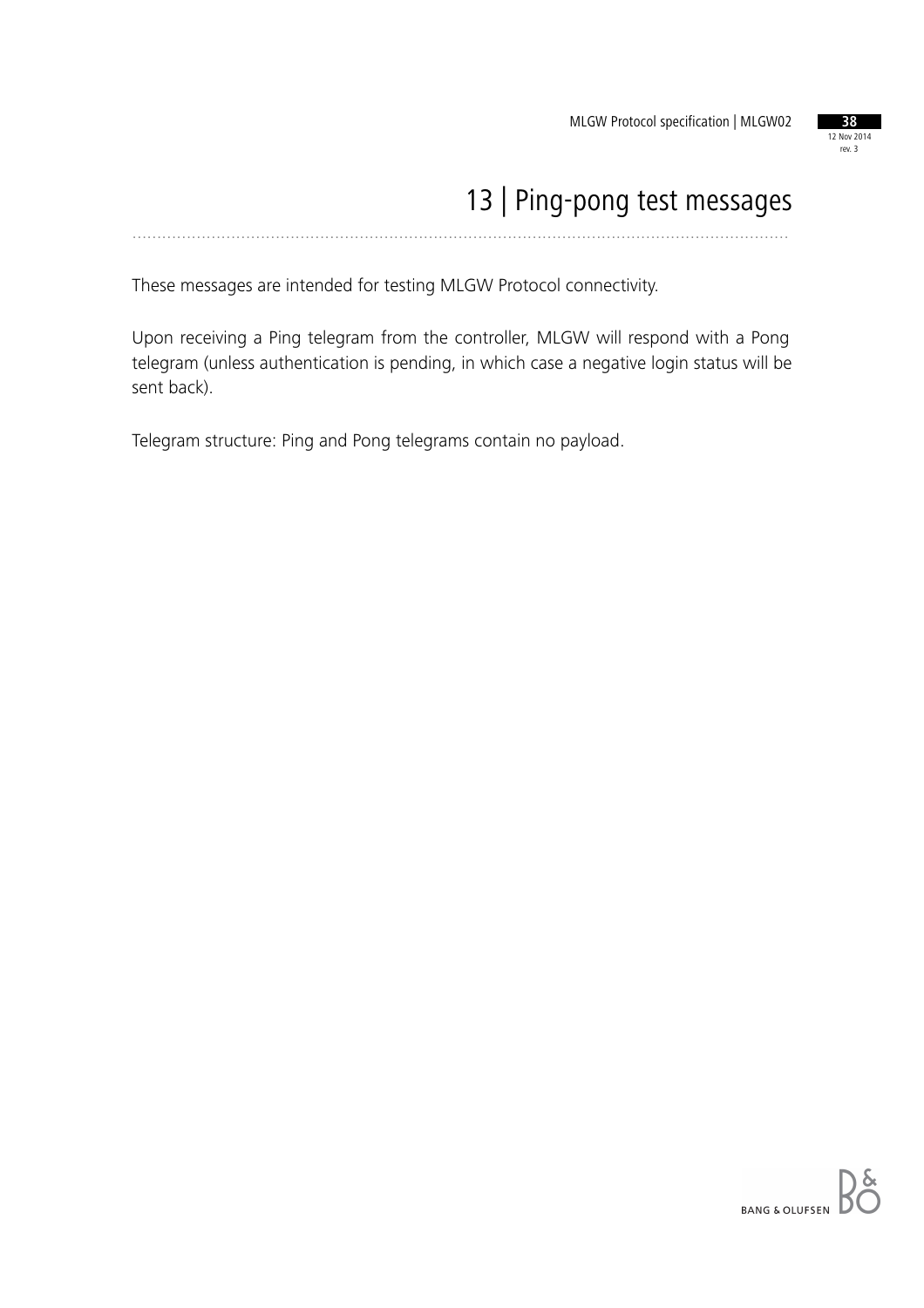

## 14 | Configuration change notification

.....................................................................................................................................

This telegram is generated by MLGW whenever the active configuration changes (i.e. whenever the controller starts, or TEST / SAVE / CANCEL / DISCARD / PREVIOUS buttons are selected on the configuration GUI).

The controller / mobile application may choose to reload the configuration information to reflect the new setup.